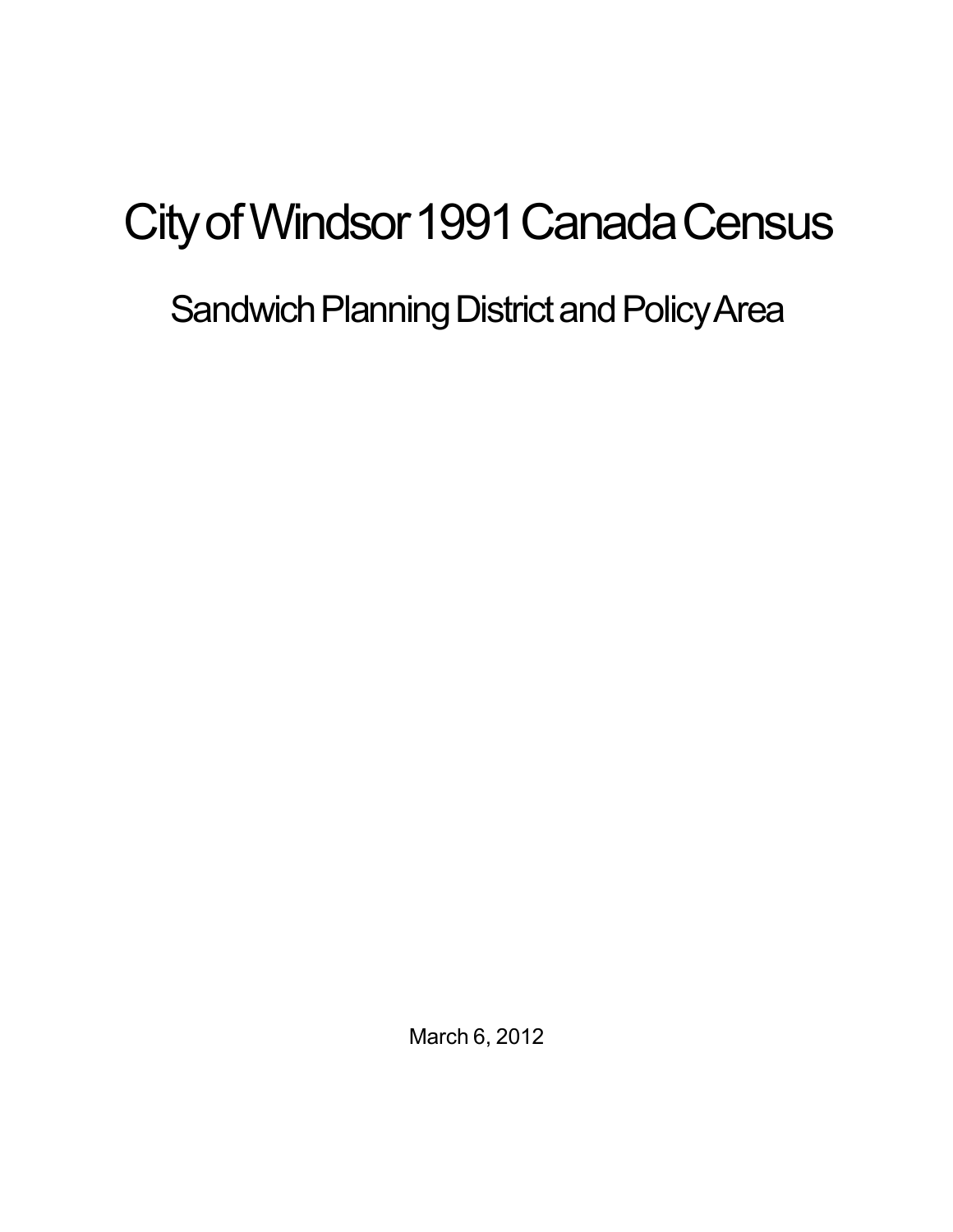## **Table of Contents**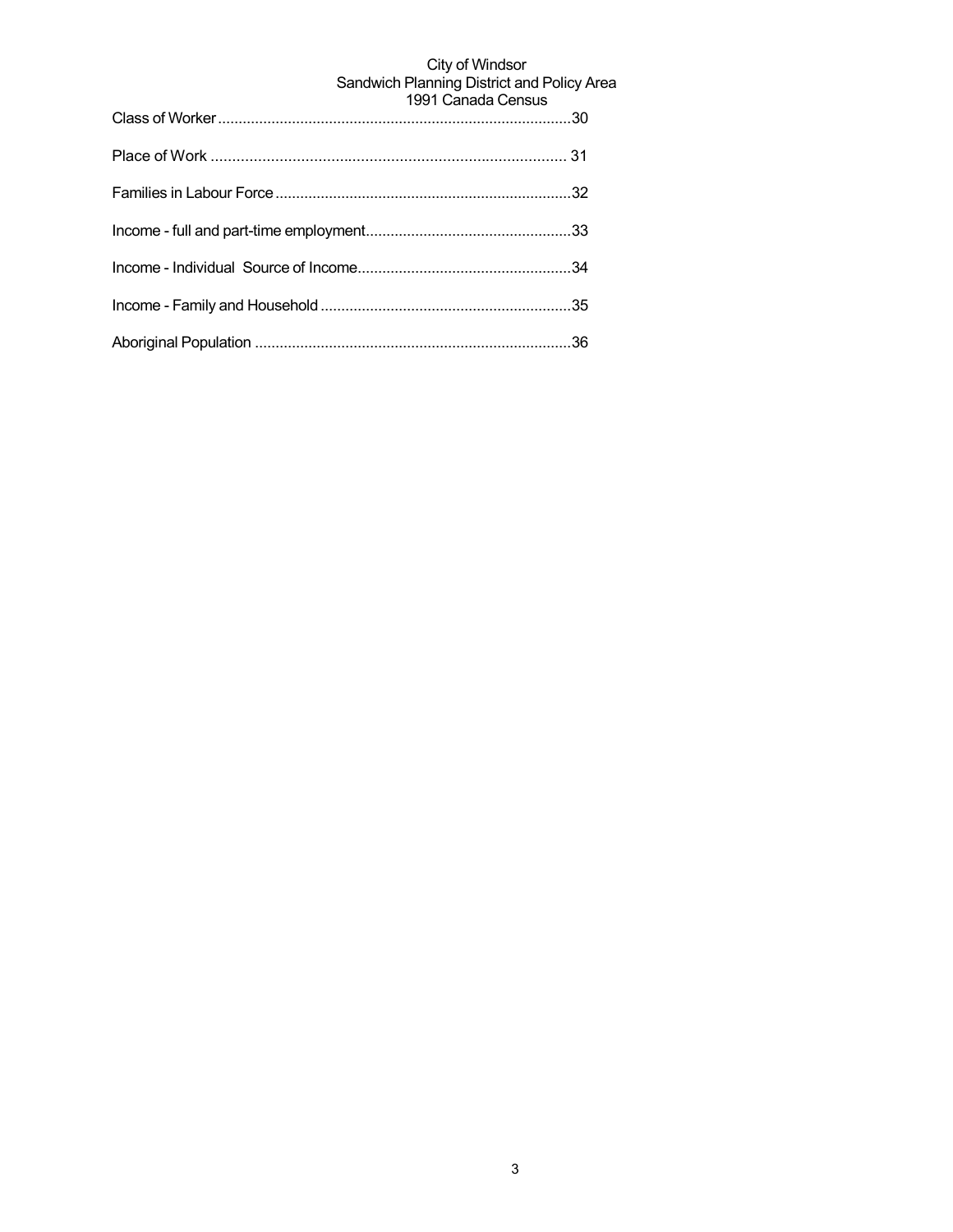## Census Summary

| <b>Census Summary</b>                            |          | <b>Sandwich</b> |
|--------------------------------------------------|----------|-----------------|
| Total Population where census data are available |          | 12,660 % base   |
|                                                  |          |                 |
| Males                                            | 5,895    | 47%             |
| <b>Females</b>                                   | 6,745    | 53%             |
| 0 to 4 years                                     | 905      | 7%              |
| 5 to 19 years                                    | 2,275    | 18%             |
| 20 to 24 years                                   | 1,175    | 9%              |
| 25 to 34 years                                   | 2,360    | 19%             |
| 35 to 44 years                                   | 1,550    | 12%             |
| 45 to 54 years                                   | 1,060    | 8%              |
| 55 to 64 years                                   | 1,210    | 10%             |
| 65 to 74 years                                   | 1,065    | 8%              |
| 75 years and over                                | 1,040    | 8%              |
| Average age                                      | 37.6     |                 |
| Total census families                            |          | 3,195 % base    |
| <u>Average persons per family</u>                | 2.9      |                 |
| <b>Husband-wife families</b>                     | 2,385    | 75%             |
| No children at home                              | 1,150    | 36%             |
| With children at home                            | 1,260    | 39%             |
| Lone-parent families                             | 815      | 26%             |
| Total children at home                           | 3,715    |                 |
| Average children per family                      | 1.2      |                 |
| <b>Private households</b>                        | 5,080    |                 |
| Persons in private households                    | 11,910   |                 |
| Average persons per household                    | 2.3      |                 |
| Average household income                         | \$31,790 |                 |
| Occupied dwellings where census data available   |          | 5,085% base     |
| <b>Owned dwellings</b>                           | 2,595    | 51%             |
| Average value                                    | \$92,098 |                 |
| <b>Rented dwellings</b>                          | 2,480    | 49%             |
| <b>Average rent</b>                              | \$431    |                 |
| Single detached houses                           | 2,820    | 55%             |
| Semi-detached/row/duplexes                       | 570      | 11%             |
| <b>Apartments</b>                                | 1,645    | 32%             |
| Other types of dwelling                          | 15       | 0%              |
| Actual (unsuppressed) data:                      |          |                 |
| <b>Total Population</b>                          | 12,655   |                 |
| <b>Total Dwellings</b>                           | 5,158    |                 |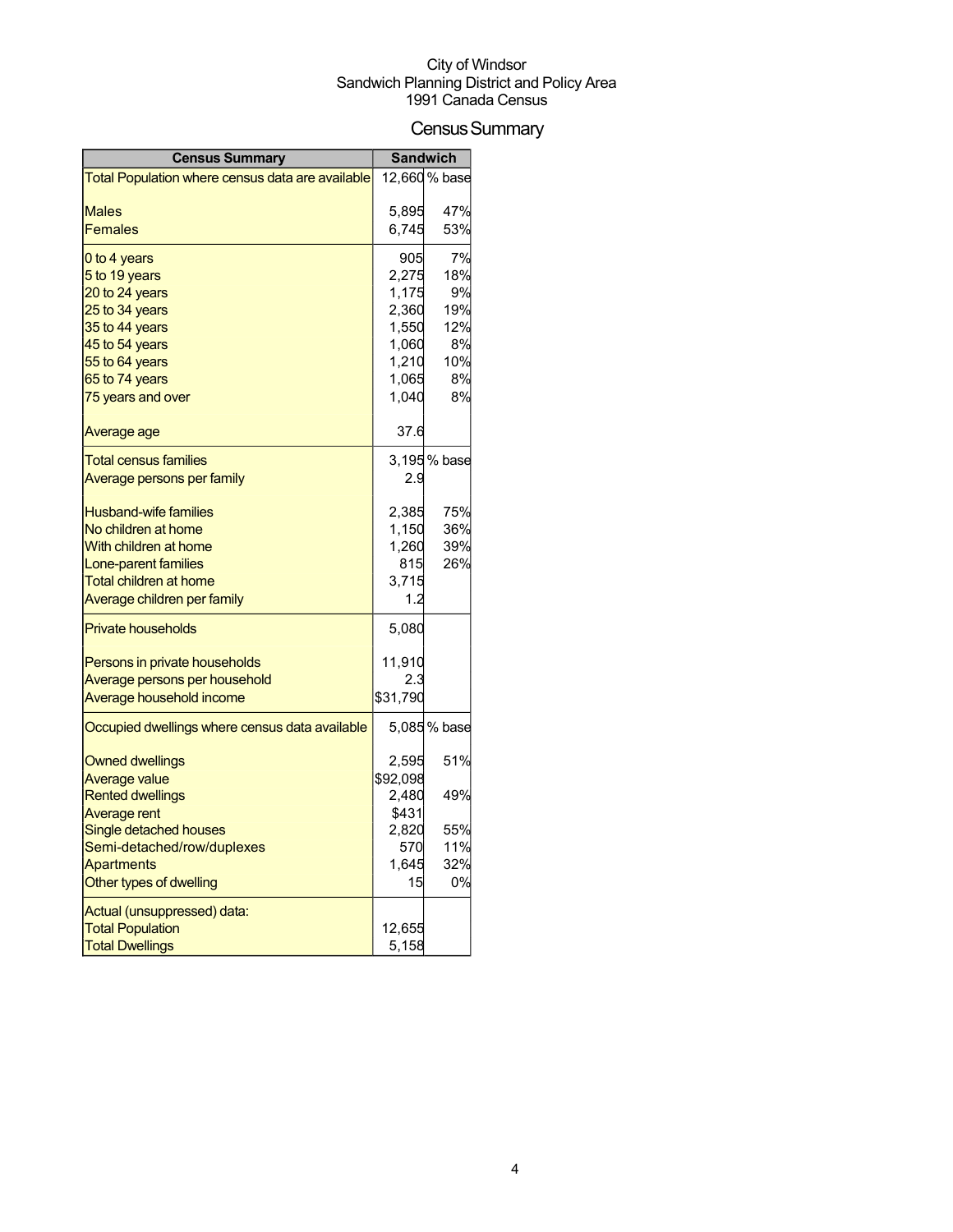## Population By Age

| <b>Population By Age</b>       | <b>Sandwich</b> |               |
|--------------------------------|-----------------|---------------|
| <b>Total population</b>        |                 | 12,660 % base |
| Average age of population      | 37.6            |               |
| By age:                        |                 |               |
| 0 to 4 years                   | 905             | 7%            |
| 5 to 9 years                   | 750             | 6%            |
| 10 to 14 years                 | 740             | 6%            |
| 15 to 19 years                 | 785             | 6%            |
| 20 to 24 years                 | 1,175           | 9%            |
| 25 to 34 years                 | 2,360           | 19%           |
| 35 to 44 years                 | 1,550           | 12%           |
| 45 to 54 years                 | 1,060           | 8%            |
| 55 to 64 years                 | 1,210           | 10%           |
| 65 to 74 years                 | 1,065           | 8%            |
| 75 years and over              | 1,040           | 8%            |
| By age - detailed:             |                 |               |
| 0 to 4 years                   | 905             | 7%            |
| 5 to 9 years                   | 750             | 6%            |
| 10 to 14 years                 | 740             | 6%            |
| 15 years                       | 140             | 1%            |
| 16 years                       | 145             | 1%            |
| 17 years                       | 155             | 1%            |
| 18 to 19 years                 | 345             | 3%            |
| 20 to 24 years                 | 1,175           | 9%            |
| 25 to 29 years                 | 1,265           | 10%           |
| 30 to 34 years                 | 1,095           | 9%            |
| 35 to 39 years                 | 800             | 6%            |
| 40 to 44 years                 | 750             | 6%            |
| 45 to 49 years                 | 570             | 5%            |
| 50 to 54 years                 | 490             | 4%            |
| 55 to 59 years                 | 585             | 5%            |
| 60 to 64 years                 | 625             | <b>5%</b>     |
| 65 to 74 years                 | 1,065           | 8%            |
| 75 to 84 years                 | 655             | <b>5%</b>     |
| 85 years and over              | 385I            | 3%            |
| 18 years and over              | 9,755           | 77%           |
| Average age, 18 years and over | 46.3            |               |
| 65 years and over              | 2,105           | 17%           |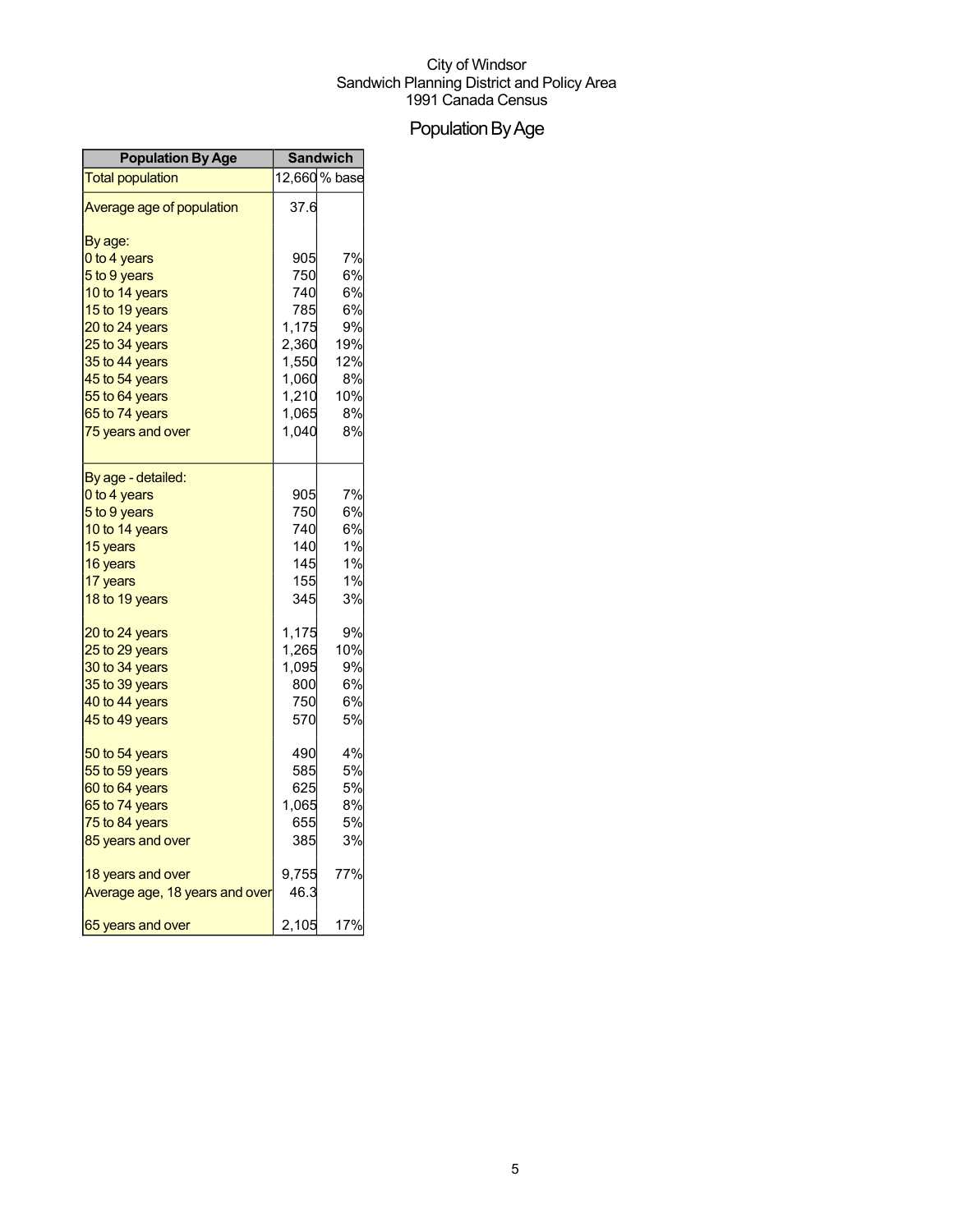## Male Population by age

| <b>Male Population by age</b>        |       | <b>Sandwich</b> |
|--------------------------------------|-------|-----------------|
| <b>Total population</b>              |       | 12,660 % base   |
| <b>Male population</b>               | 5,895 | 47%             |
| Average age of males                 | 35.4  |                 |
| By age:                              |       |                 |
| 0 to 4 years                         | 445   | 4%              |
| 5 to 9 years                         | 380   | 3%              |
| 10 to 14 years                       | 405   | 3%              |
| 15 to 19 years                       | 385   | 3%              |
| 20 to 24 years                       | 545   | 4%              |
| 25 to 34 years                       | 1,220 | 10%             |
| 35 to 44 years                       | 740   | 6%              |
| 45 to 54 years                       | 500   | 4%              |
| 55 to 64 years                       | 590   | 5%              |
| 65 to 74 years                       | 415   | 3%              |
| 75 years and over                    | 305   | 2%              |
| By age - detailed:                   |       |                 |
| 0 to 4 years                         | 445   | 4%              |
| 5 to 9 years                         | 380   | 3%              |
| 10 to 14 years                       | 405   | 3%              |
| 15 years                             | 55    | 0%              |
| 16 years                             | 80    | 1%              |
| 17 years                             | 85    | 1%              |
| 18 to 19 years                       | 165   | 1%              |
| 20 to 24 years                       | 545   | 4%              |
| 25 to 29 years                       | 650   | 5%              |
| 30 to 34 years                       | 570   | 5%              |
| 35 to 39 years                       | 380   | 3%              |
| 40 to 44 years                       | 360   | 3%              |
| 45 to 49 years                       | 285   | 2%              |
| 50 to 54 years                       | 215   | 2%              |
| 55 to 59 years                       | 275   | 2%              |
| 60 to 64 years                       | 315   | 2%              |
| 65 to 74 years                       | 415   | 3%              |
| 75 to 84 years                       | 210   | 2%              |
| 85 years and over                    | 95    | 1%              |
| 18 years and over                    | 4,430 | 35%             |
| Average age, males 18 years and over | 44.2  |                 |
| 65 years and over                    | 720   | 6%              |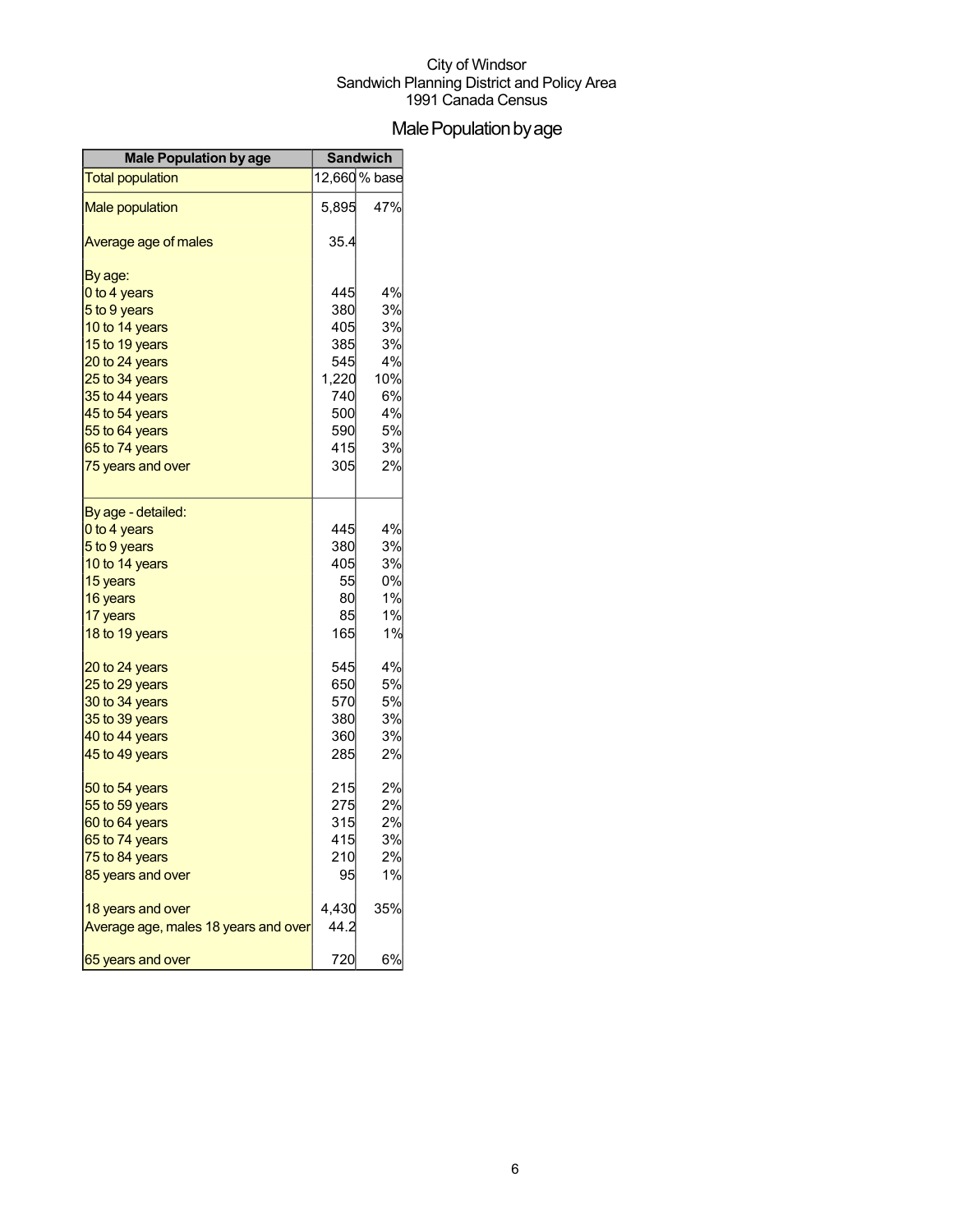## Female Population by age

| <b>Female Population by age</b>        | <b>Sandwich</b> |               |
|----------------------------------------|-----------------|---------------|
| <b>Total population</b>                |                 | 12,660 % base |
| <b>Female population</b>               | 6,745           | 53%           |
| Average age of females                 | 39.6            |               |
| By age:                                |                 |               |
| 0 to 4 years                           | 460             | 4%            |
| 5 to 9 years                           | 370             | 3%            |
| 10 to 14 years                         | 335             | 3%            |
| 15 to 19 years                         | 400             | 3%            |
| 20 to 24 years                         | 630             | 5%            |
| 25 to 34 years                         | 1,140           | 9%            |
| 35 to 44 years                         | 810             | 6%            |
| 45 to 54 years                         | 560             | 4%            |
| 55 to 64 years                         | 620             | 5%            |
| 65 to 74 years                         | 650             | 5%            |
| 75 years and over                      | 735             | 6%            |
| By age - detailed:                     |                 |               |
| 0 to 4 years                           | 460             | 4%            |
| 5 to 9 years                           | 370             | 3%            |
| 10 to 14 years                         | 335             | 3%            |
| 15 years                               | 85              | 1%            |
| 16 years                               | 65              | 1%            |
| 17 years                               | 70              | 1%            |
| 18 to 19 years                         | 180             | 1%            |
| 20 to 24 years                         | 630             | 5%            |
| 25 to 29 years                         | 615             | 5%            |
| 30 to 34 years                         | 525             | 4%            |
| 35 to 39 years                         | 420             | 3%            |
| 40 to 44 years                         | 390             | 3%            |
| 45 to 49 years                         | 285             | 2%            |
| 50 to 54 years                         | 275             | 2%            |
| 55 to 59 years                         | 310             | 2%            |
| 60 to 64 years                         | 310             | 2%            |
| 65 to 74 years                         | 650             | 5%            |
| 75 to 84 years                         | 445             | 4%            |
| 85 years and over                      | 290             | 2%            |
| 18 years and over                      | 5,325           | 42%           |
| Average age, females 18 years and over | 48              |               |
| 65 years and over                      | 1,385           | 11%           |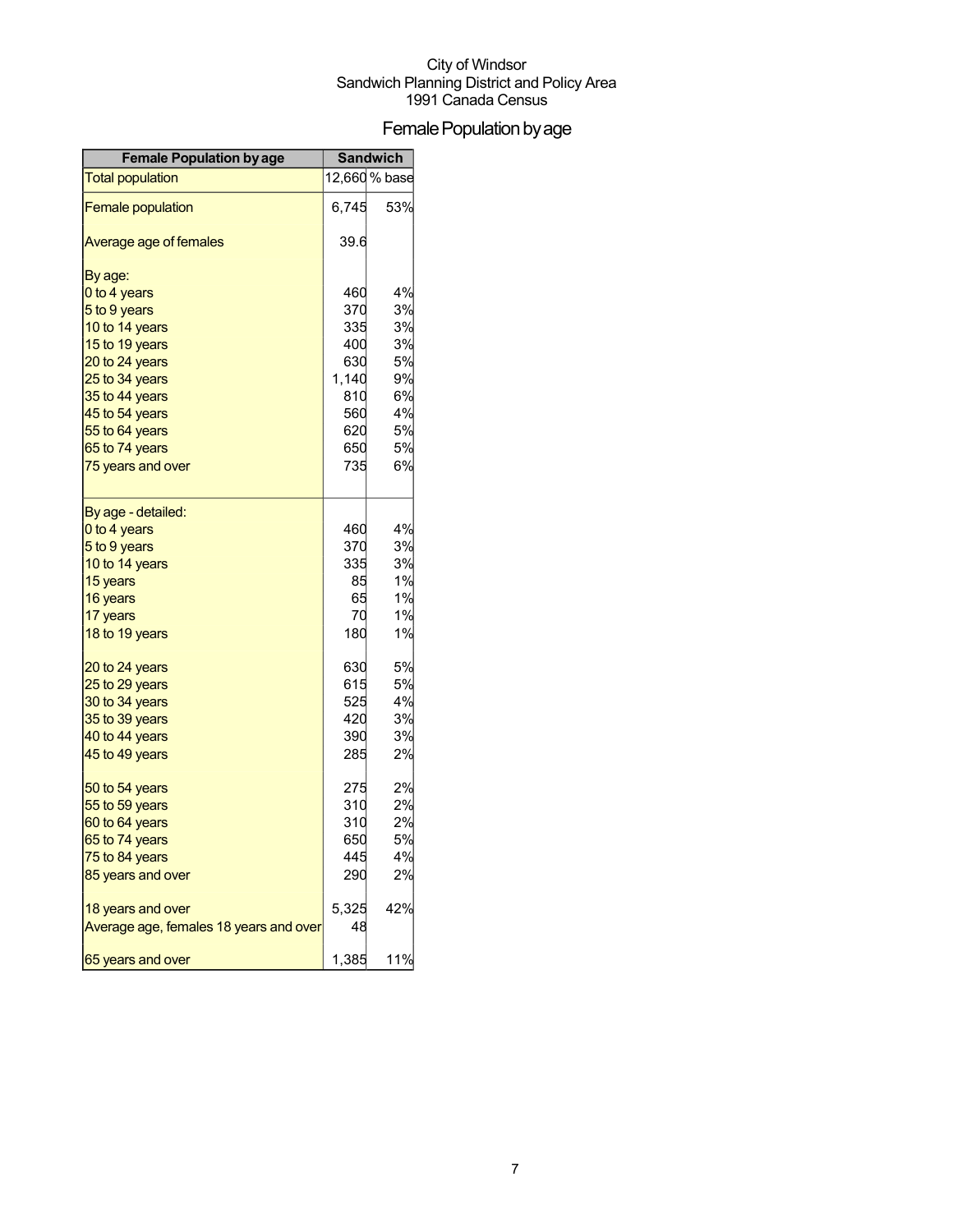## Family Structure and Children

| Family Structure and Children Sandwich                    |       |              |
|-----------------------------------------------------------|-------|--------------|
| <b>Total census families</b>                              |       | 3,195 % base |
| By family structure:                                      |       |              |
| <b>Total husband-wife families</b>                        | 2,385 | 75%          |
| With no children at home                                  | 1,150 | 36%          |
| With children at home                                     | 1,260 | 39%          |
| 1 child                                                   | 505   | 16%          |
| 2 children                                                | 505   | 16%          |
| 3 or more children                                        | 275   | 9%           |
|                                                           |       |              |
| Families - now-married couples                            | 2,125 | 67%          |
| With no children at home                                  | 975   | 31%          |
| With children at home                                     | 1,170 | 37%          |
| 1 child                                                   | 450   | 14%          |
| 2 children                                                | 470   | 15%          |
| 3 or more children                                        | 245   | 8%           |
|                                                           | 260   | 8%           |
| Families - common-law couples<br>With no children at home | 175   | 5%           |
|                                                           |       |              |
| With children at home                                     | 90    | 3%           |
| 1 child                                                   | 55    | 2%           |
| 2 children                                                | 35    | 1%           |
| 3 or more children                                        | 30    | 1%           |
| Lone-parent families                                      | 815   | 26%          |
| Lone male parent                                          | 120   | 4%           |
| 1 child at home                                           | 65    | 2%           |
| 2 children at home                                        | 35    | 1%           |
| 3 or more children at home                                | 15    | 0%           |
| Lone female parent                                        | 710   | 22%          |
| 1 child at home                                           | 365   | 11%          |
| 2 children at home                                        | 250   | 8%           |
| 3 or more children at home                                | 90    | 3%           |
|                                                           |       |              |
| <b>Total children at home</b>                             |       | 3,715 % base |
|                                                           |       |              |
| By age of children:                                       | 1,010 | 27%          |
| $0 - 5$ years                                             |       | 35%          |
| $6 - 14$ years                                            | 1,305 |              |
| 15 - 17 years                                             | 405   | 11%          |
| 18 - 24 years                                             | 635   | 17%          |
| 25 years and over                                         | 350   | 9%           |
| Average children per family                               | 1.2   |              |
|                                                           |       |              |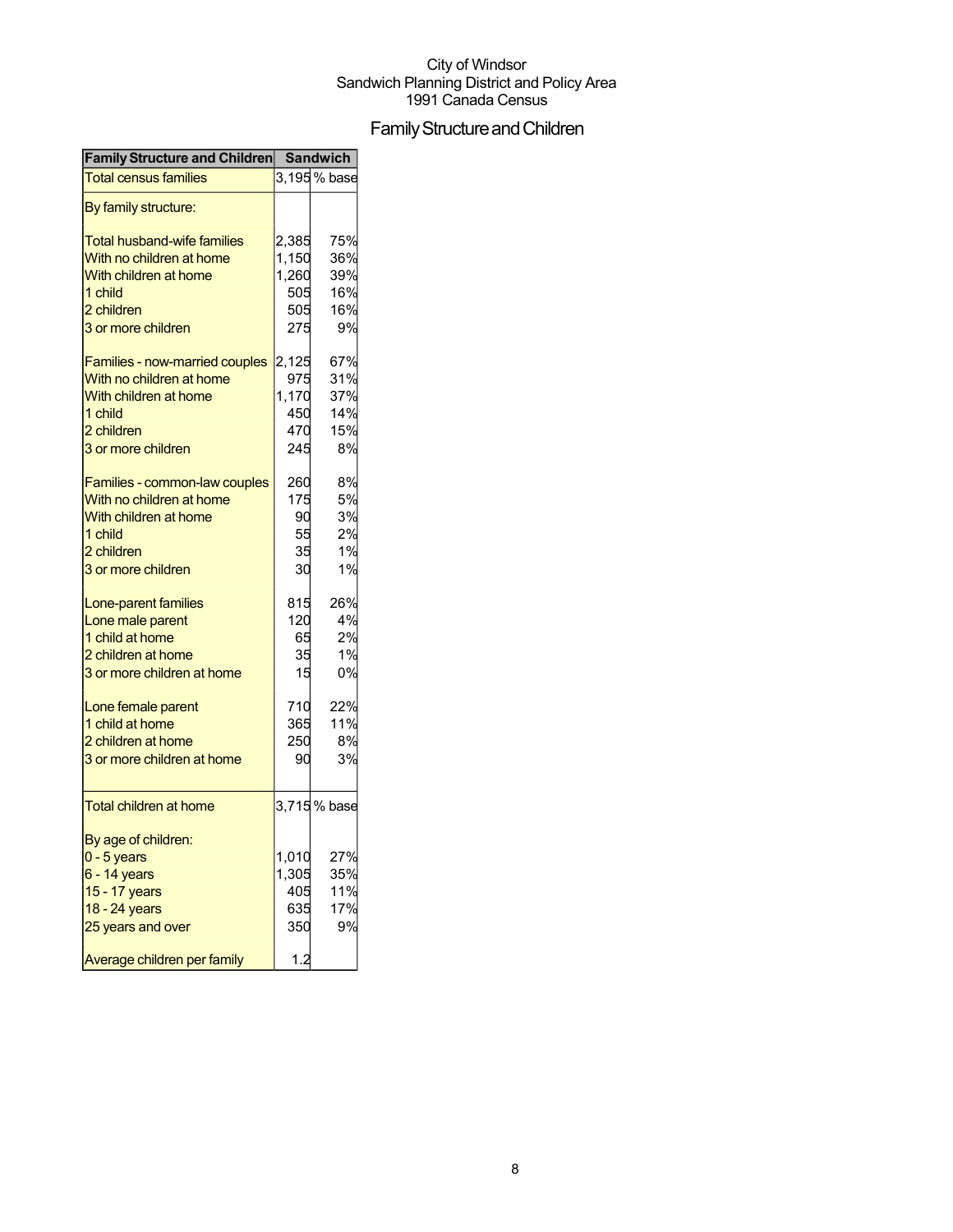## Households and Marital Status

| <b>Households and Marital Status</b>                     |             | <b>Sandwich</b> |
|----------------------------------------------------------|-------------|-----------------|
| <b>Private households</b>                                |             | 5,080 % base    |
|                                                          |             |                 |
| By size of household:                                    |             |                 |
| 1 person                                                 | 1,550       | 31%             |
| 2 persons                                                | 1,705       | 34%             |
| 3 persons                                                | 835         | 16%             |
| 4 - 5 persons                                            | 870         | 17%             |
| 6 or more persons                                        | 110         | 2%              |
|                                                          |             |                 |
| By number of census families:                            |             |                 |
| Non-family households                                    | 1,905       | 38%             |
| <b>Family households</b>                                 | 3,185       | 63%             |
| 1 census family<br>2 or more census families             | 3,145<br>40 | 62%<br>1%       |
|                                                          |             |                 |
| Persons in private households                            | 11,910      |                 |
| Average persons per household                            | 2.3         |                 |
| Census families in private                               |             | 3,195 % base    |
| households                                               |             |                 |
|                                                          |             |                 |
| By size of census family:                                |             |                 |
| 2 persons                                                | 1,570       | 49%<br>24%      |
| 3 persons<br>4 persons                                   | 765<br>565  | 18%             |
| 5 or more persons                                        | 295         | 9%              |
|                                                          |             |                 |
| <b>Total population</b>                                  |             | 12,660 % base   |
| By marital status, for persons 15 years of age and over: |             |                 |
| Single (never married)                                   | 3,355       | 27%             |
| <b>Married</b>                                           | 4,465       | 35%             |
| Widowed                                                  | 1,150       | 9%              |
| <b>Divorced</b>                                          | 870         | 7%              |
| Separated                                                | 390         | 3%              |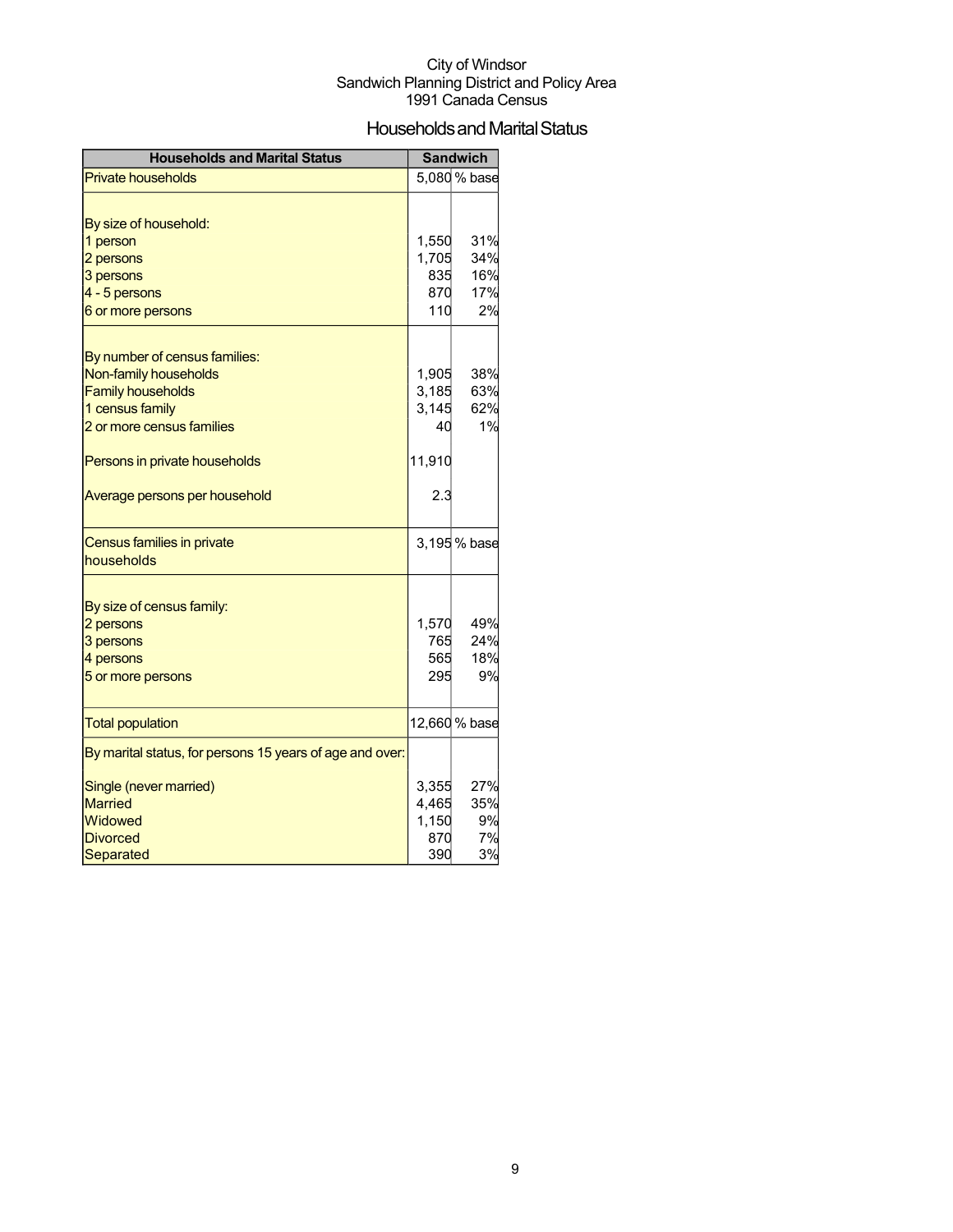## Family Status and Family Size

| <b>Family Status and Family Size</b> |           | <b>Sandwich</b> |
|--------------------------------------|-----------|-----------------|
| Persons in private households        |           | 11,920 % base   |
| By living arrangements:              |           |                 |
| Number of non-family persons         | 2,600     | 22%             |
| <b>Living with relatives</b>         | 425       | 4%              |
| Living with non-relatives only       | 625       | 5%              |
| Living alone                         | 1,580     | 13%             |
| Number of family persons             | 9,310     | 78%             |
| Average persons per family           | 2.9       |                 |
| Persons 65+ years in househlds       |           | 1,525 % base    |
|                                      |           |                 |
| By living arrangements:              |           |                 |
| Number of non-family persons         | 670       | 44%             |
| <b>Living with relatives</b>         | 105<br>45 | 7%<br>3%        |
| Living with non-relatives only       | 540       | 35%             |
| Living alone                         |           |                 |
| Number of family persons             | 855       | 56%             |
| Economic families in househlds       |           | 3,295 % base    |
| By size of economic family:          |           |                 |
| 2 persons                            | 1,565     | 47%             |
| 3 persons                            | 785       | 24%             |
| 4 persons                            | 585       | 18%             |
| 5 or more persons                    | 345       | 10%             |
| Persons in economic families         | 9,735     |                 |
| Average persons per economic family  | 3         |                 |
| <b>Total unattached individuals</b>  | 2,195     |                 |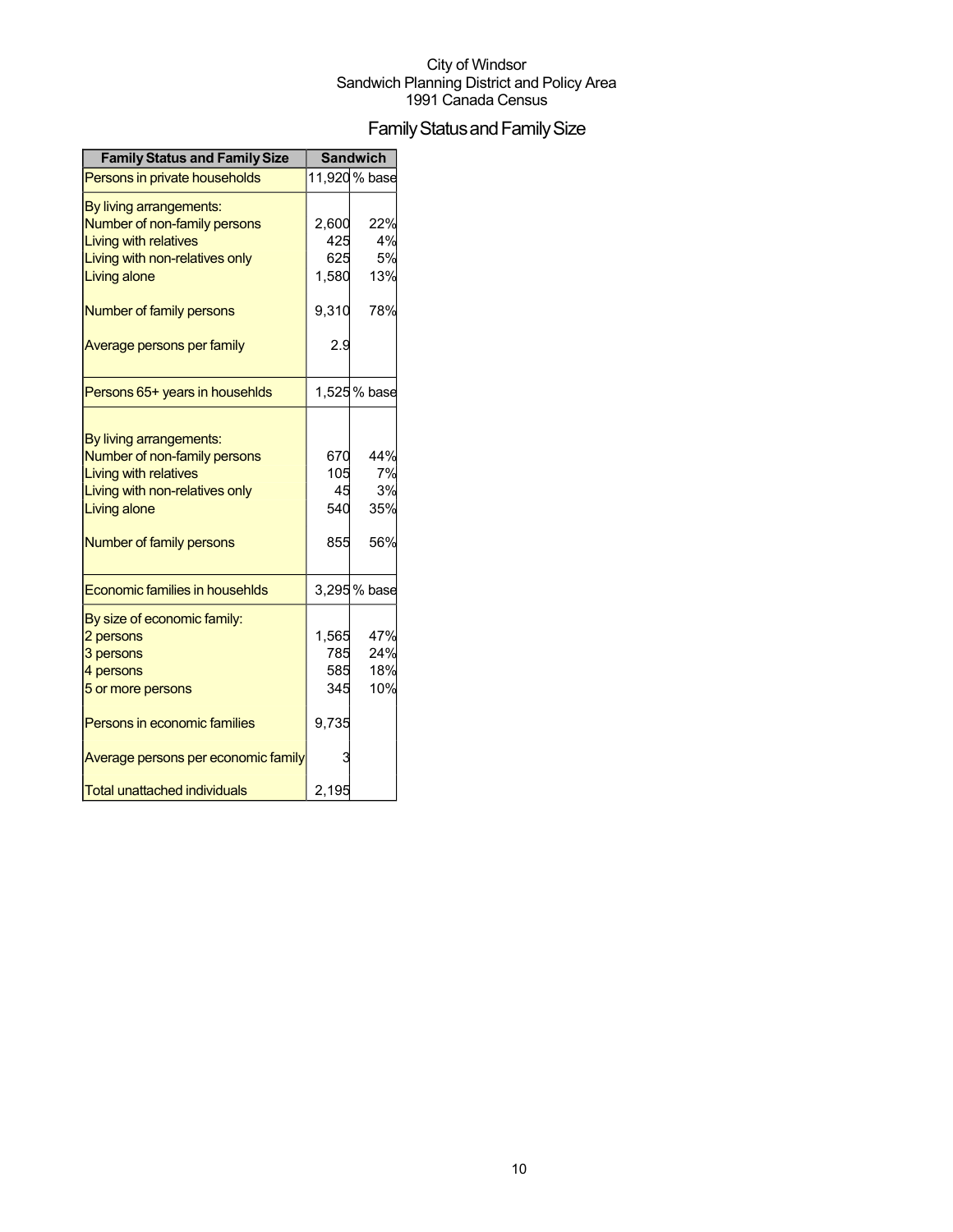## Dwellings

| Dwellings                         | <b>Sandwich</b> |              |
|-----------------------------------|-----------------|--------------|
| <b>Occupied dwellings</b>         |                 | 5,085 % base |
| By tenure:                        |                 |              |
| Rented                            | 2,480           | 49%          |
| Owned                             | 2,595           | 51%          |
| <b>Band housing</b>               | 0               | 0%           |
| By dwelling type:                 |                 |              |
| Single-detached house             | 2,820           | 55%          |
| Semi-detached house               | 130             | 3%           |
| <b>Row house</b>                  | 365             | 7%           |
| Apartment, detached duplex        | 75              | 1%           |
| Apartment less than 5 storey      | 760             | 15%          |
| Apartment 5 or more storeys       | 885             | 17%          |
| Other single attached house       | 15              | 0%           |
| <b>Movable dwelling</b>           | 0               | 0%           |
| Average rooms per dwelling        | 5.5             |              |
| Average bedrooms per dwelling     | 2.3             |              |
| Average persons per room          | 0.4             |              |
| By period of construction         |                 |              |
| Before 1946                       | 1.475           | 29%          |
| 1946 - 1960                       | 1,360           | 27%          |
| 1961 - 1970                       | 1,040           | 20%          |
| 1971 - 1980                       | 990             | 19%          |
| 1981 - 1985                       | 80              | 2%           |
| 1986 - 1991                       | 110             | 2%           |
| Condition of dwelling:            |                 |              |
| Regular maintenance               | 3,465           | 68%          |
| Minor repairs needed              | 1,120           | 22%          |
| <b>Major repairs needed</b>       | 485             | 10%          |
| Owner one-family households       |                 | 1,720 % base |
| <b>Average value of dwellings</b> | \$92,098        |              |
| Owner expenses:                   |                 |              |
| Average major monthly payments    | \$520           |              |
| Payments > 30% of income          | 170             | 10%          |
| Tenant one-family households      |                 | 1,210 % base |
| Tenant expenses:                  |                 |              |
| Average gross monthly rent        | \$431           |              |
| Rent > 30% of income              | 465             | 38%          |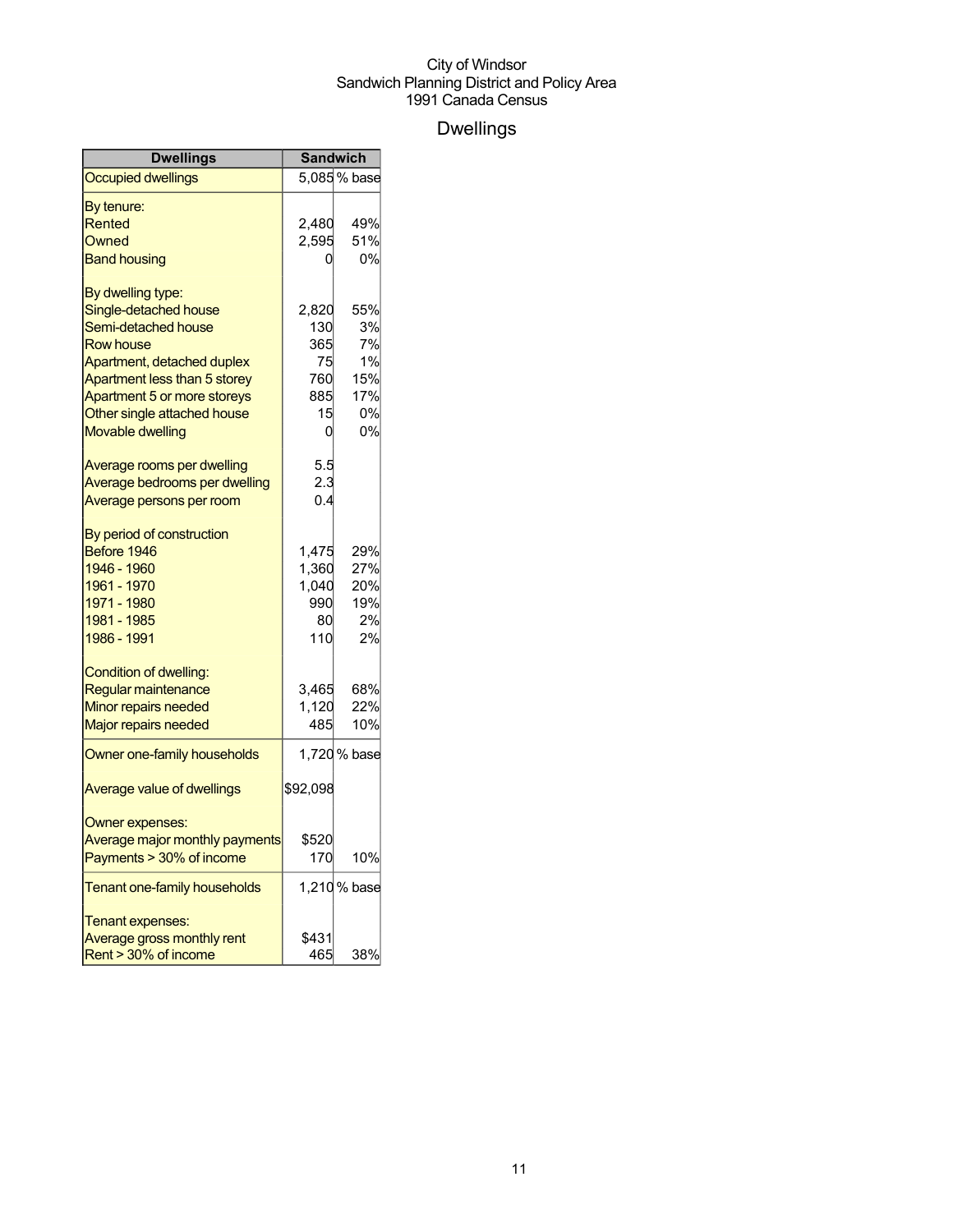## Language-Mothertongue

| Language - Mother tongue            | <b>Sandwich</b> |               |
|-------------------------------------|-----------------|---------------|
| <b>Total responses</b>              |                 | 12,665 % base |
|                                     |                 |               |
| <b>Total single responses</b>       | 12,260          | 97%           |
| <b>Total official languages</b>     | 10,735          | 85%           |
| <b>English</b>                      | 10,250          | 81%           |
| French                              | 485             | 4%            |
| <b>Total non-official languages</b> | 1,545           | 12%           |
| Arabic                              | 130             | 1%            |
| <b>Bulgarian</b>                    | 0               | 0%            |
| <b>Chinese</b>                      | 145             | 1%            |
| <b>Dutch</b>                        | 20              | 0%            |
| <b>Finnish</b>                      | 0               | 0%            |
| German                              | 100             | 1%            |
| Greek                               | 15              | 0%            |
| Hungarian                           | 15              | 0%            |
| Italian                             | 275             | 2%            |
| <b>Polish</b>                       | 95              | 1%            |
| Portuguese                          | 15              | 0%            |
| Punjabi                             | 5               | 0%            |
| <b>Russian</b>                      | 5               | 0%            |
| <b>Spanish</b>                      | 205             | 2%            |
| Tagalog (Pilipino)                  | 55              | 0%            |
| <b>Ukrainian</b>                    | 75              | 1%            |
| Vietnamese                          | 35              | 0%            |
| Major aboriginal languages          | 0               | 0%            |
| Languages other than above          | 290             | 2%            |
|                                     |                 | 3%            |
| <b>Total multiple responses</b>     | 405             |               |
| <b>English and French</b>           | 180             | 1%            |
| English and non-official language   | 205             | 2%            |
| French and non-official language    | 10              | 0%            |
| English, French and other language  | 0               | 0%            |
| Non-official languages              | 25              | 0%            |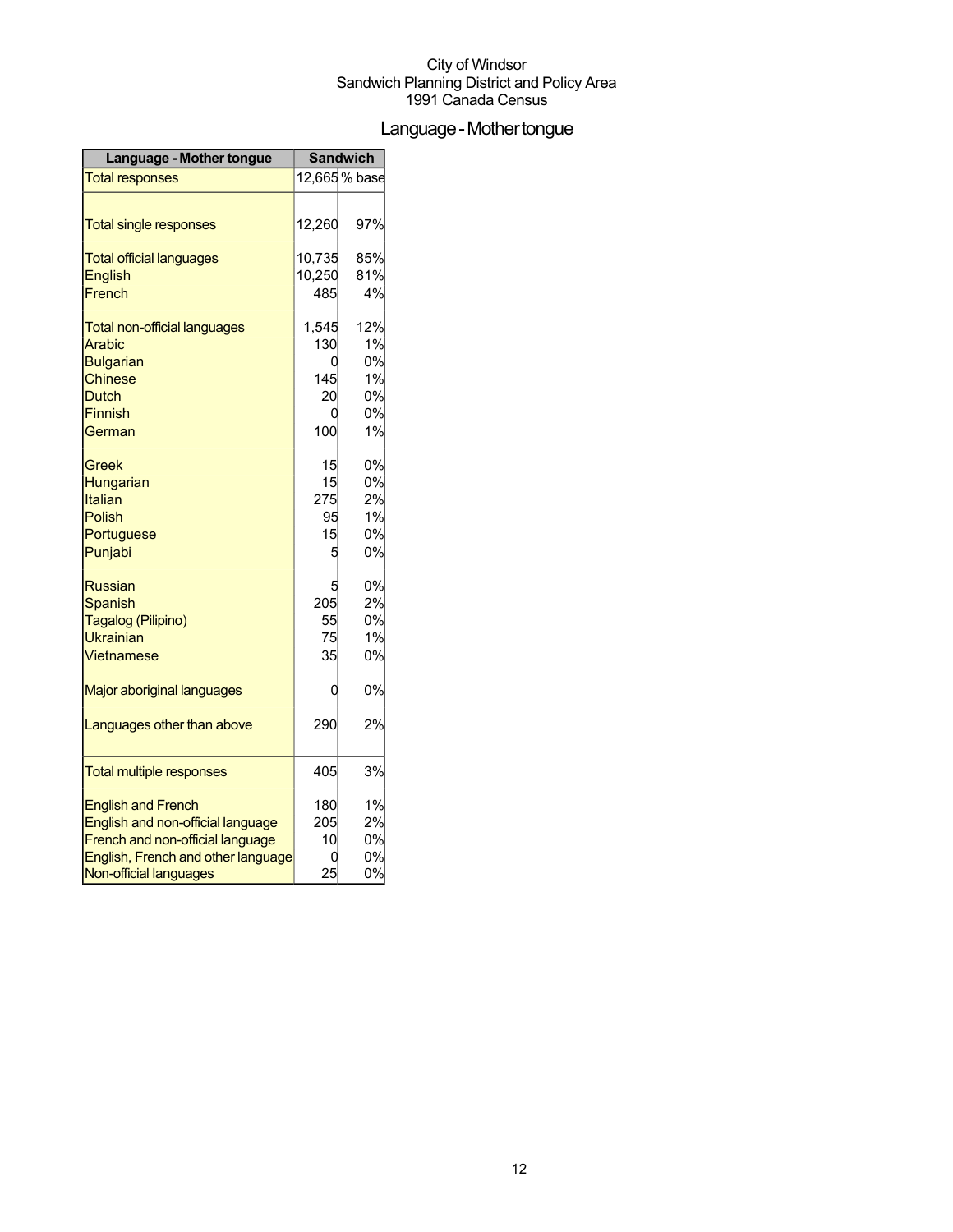## Language-Homelanguage

| Language - Home language            | <b>Sandwich</b> |               |
|-------------------------------------|-----------------|---------------|
| <b>Total responses</b>              |                 | 12,050 % base |
| <b>Total single responses</b>       | 11,885          | 99%           |
| <b>Total official languages</b>     | 10,770          | 89%           |
| <b>English</b>                      | 10,620          | 88%           |
| French                              | 150             | 1%            |
| <b>Total non-official languages</b> | 1,130           | 9%            |
| <b>Arabic</b>                       | 120             | 1%            |
| Armenian                            | C               | 0%            |
| <b>Chinese</b>                      | 65              | 1%            |
| <b>Creoles</b>                      | C               | 0%            |
| Croatian                            | 20              | 0%            |
| <b>Dutch</b>                        | С               | 0%            |
| German                              | 50              | 0%            |
| <b>Greek</b>                        | 10              | 0%            |
| Gujarati                            | 0               | 0%            |
| Hungarian                           | 10              | 0%            |
| Hindi                               | C               | 0%            |
| Italian                             | 170             | 1%            |
| Japanese                            | C               | 0%            |
| Khmer (Cambodian)                   | 80              | 1%            |
| Korean                              | C               | 0%            |
| Portuguese                          |                 | 0%            |
| Persian (Farsi)                     | 75              | 1%            |
| Polish                              | 60              | 0%            |
| Punjabi                             | C               | 0%            |
| Romanian                            | 35              | 0%            |
| <b>Russian</b>                      |                 | 0%            |
| <b>Spanish</b>                      | 300             | 2%            |
| Tagalog (Pilipino)                  | 10              | 0%            |
| Tamil                               | 0               | 0%            |
| <b>Ukrainian</b>                    | 45              | 0%            |
| Urdu                                |                 | 0%            |
| Vietnamese                          | 10              | 0%            |
| Major aboriginal languages          |                 | 0%            |
| Languages other than above          | 80              | 1%            |
| Total multiple responses            | 165             | 1%            |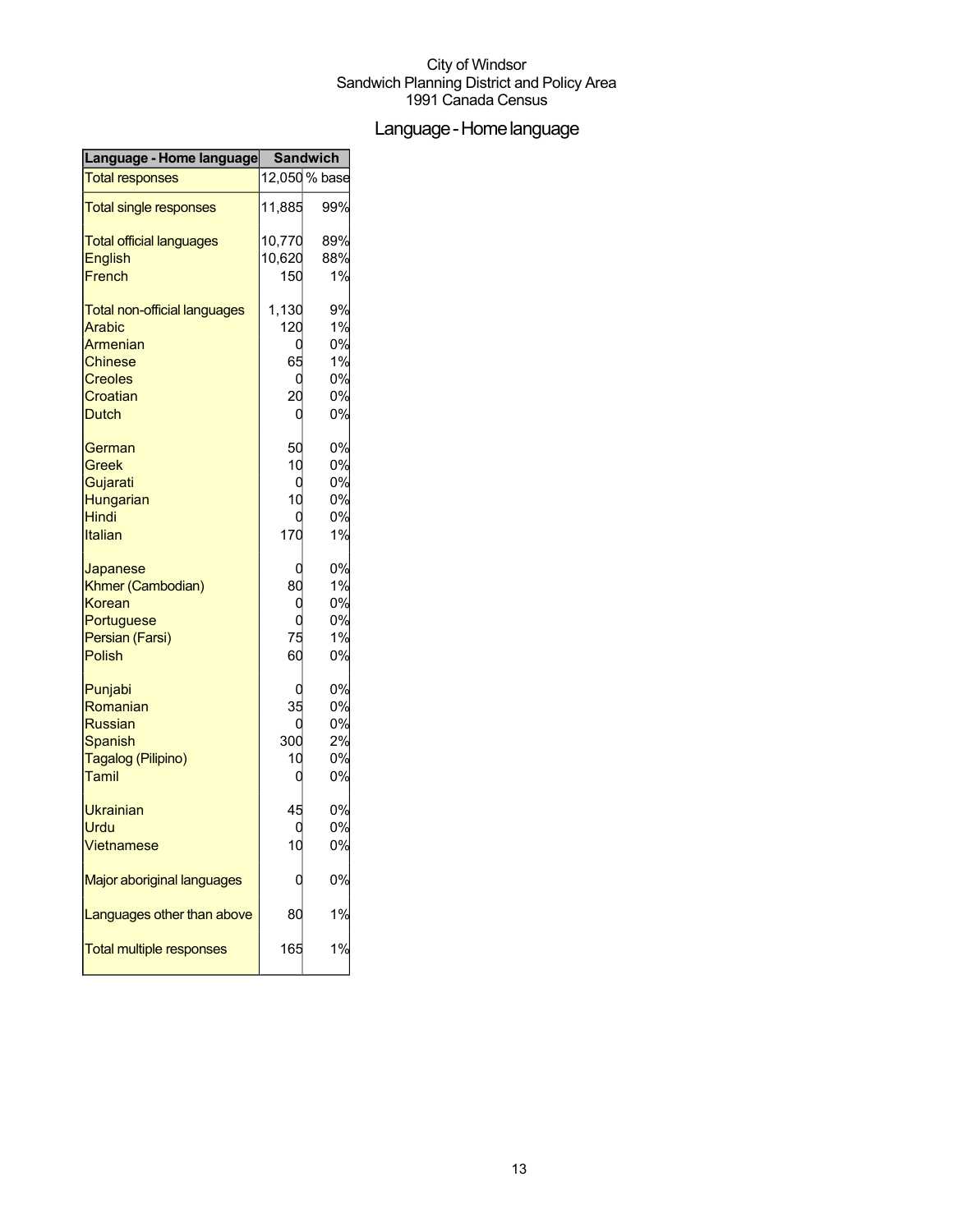## Language - Knowledge of

| Language - Knowledge of           | <b>Sandwich</b> |               |
|-----------------------------------|-----------------|---------------|
| <b>Total population</b>           |                 | 12,660 % base |
|                                   |                 |               |
| <b>Official languages:</b>        |                 |               |
| <b>English only</b>               | 10,760          | 85%           |
| <b>French only</b>                | 20              | 0%            |
| <b>Both English and French</b>    | 1,035           | 8%            |
| <b>Neither English nor French</b> | 220             | 2%            |
| Non-official languages:           |                 |               |
| Armenian                          | 40              | 0%            |
| Arabic                            | 220             | 2%            |
| <b>Chinese</b>                    | 110             | 1%            |
| Cree                              | 0               | 0%            |
| <b>Creoles</b>                    |                 | 0%            |
| Croatian                          | 35              | 0%            |
| <b>Dutch</b>                      | 25              | 0%            |
| <b>Finnish</b>                    | 20              | 0%            |
| German                            | 200             | 2%            |
| Greek                             | 30              | 0%            |
| Gujarati                          |                 | 0%            |
| <b>Hebrew</b>                     | C               | 0%            |
| Hindi                             | 10              | 0%            |
| Hungarian                         | 30              | 0%            |
| Italian                           | 325             | 3%            |
| Japanese                          | C               | 0%            |
| <b>Korean</b>                     |                 | 0%            |
| Persian (Farsi)                   | 75              | 1%            |
| Polish                            | 140             | 1%            |
| Portuguese                        | 35              | 0%            |
| Punjabi                           | C               | 0%            |
| Romanian                          | 70              | 1%            |
| <b>Russian</b>                    | 10              | 0%            |
| Spanish                           | 385             | 3%            |
| Tagalog (Pilipino)                | 55              | 0%            |
| Tamil                             | 10              | 0%            |
| Ukrainian                         | 90              | 1%            |
| Urdu                              | 0               | 0%            |
| Vietnamese                        | C               | 0%            |
| Yiddish                           |                 | 0%            |
|                                   |                 |               |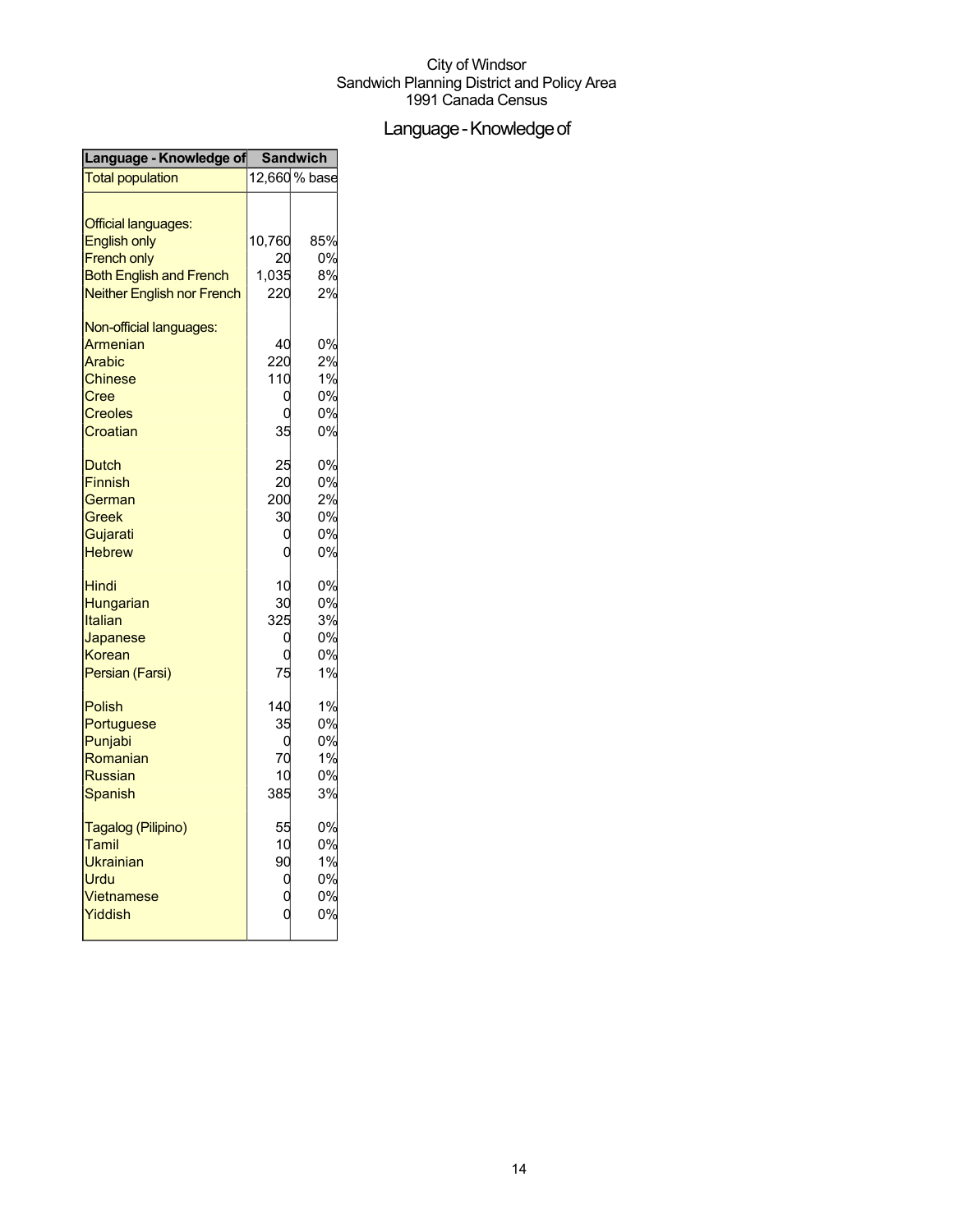## Religion

| <b>Religion</b>             | <b>Sandwich</b> |               |
|-----------------------------|-----------------|---------------|
| <b>Total population</b>     |                 | 12,660 % base |
|                             |                 |               |
| Catholic                    | 6,110           | 48%           |
| <b>Roman Catholic</b>       | 6,060           | 48%           |
| <b>Ukrainian Catholic</b>   | 70              | 1%            |
| Protestant                  | 4,165           | 33%           |
| <b>United Church</b>        | 760             | 6%            |
| Anglican                    | 1,365           | 11%           |
| <b>Baptist</b>              | 415             | 3%            |
| Presbyterian                | 210             | 2%            |
| Lutheran                    | 165             | 1%            |
| Pentecostal                 | 260             | 2%            |
| <b>Mennonite</b>            | O               | 0%            |
| <b>Jehovah's Witnesses</b>  | 25              | 0%            |
| <b>Reformed Bodies</b>      | 30              | 0%            |
| <b>Salvation Army</b>       | 40              | 0%            |
| Latter-day Saints (Mormons) | 10              | 0%            |
| <b>Other Protestant</b>     | 850             | 7%            |
| <b>Other Religions</b>      | 560             | 4%            |
| <b>Eastern Orthodox</b>     | 235             | 2%            |
| Jewish                      | 20              | 0%            |
| Islam                       | 210             | 2%            |
| <b>Buddhist</b>             | 75              | 1%            |
| <b>Hindu</b>                | 20              | 0%            |
| <b>Sikh</b>                 |                 | 0%            |
| Other                       | 10              | 0%            |
| No religious affiliation    | 1,185           | 9%            |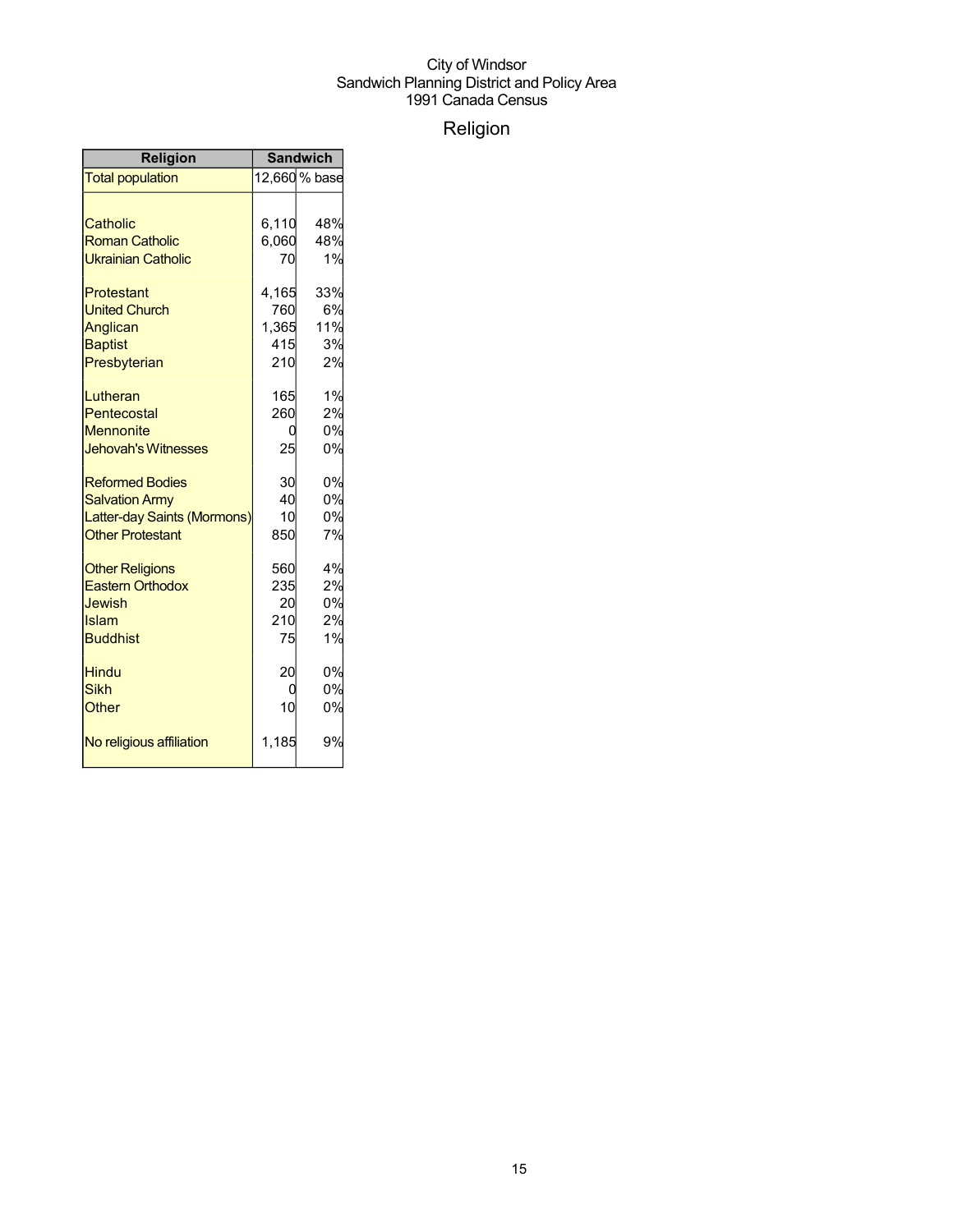## EthnicOrigin

| <b>Ethnic Origin</b>          | <b>Sandwich</b> |               |
|-------------------------------|-----------------|---------------|
| <b>Total population</b>       |                 | 12,660 % base |
|                               |                 |               |
| <b>Total single origins</b>   | 7,490           | 59%           |
| <b>Aboriginal origins</b>     | 45              | 0%            |
| <b>Black origins</b>          | 190             | 2%            |
| <b>British</b>                | 3,215           | 25%           |
| English                       | 2,395           | 19%           |
| Scottish                      | 340             | 3%            |
| Irish                         | 370             | 3%            |
| <b>Other British</b>          | 55              | 0%            |
| Canadian                      | 55              | 0%            |
| Chinese                       | 105             | 1%            |
| Croatian                      | 30              | 0%            |
| Danish                        | 25              | 0%            |
| Dutch (Netherlands)           | 45              | 0%            |
| East Indian, n.i.e.           | 20              | 0%            |
| Filipino                      | 75              | 1%            |
| <b>Finnish</b>                | C               | 0%            |
| French                        | 1,445           | 11%           |
| German                        | 305             | 2%            |
| Greek                         | 40              | 0%            |
| Hungarian (Magyar)            | 25              | 0%            |
| Italian                       | 395             | 3%            |
| Japanese                      | C               | 0%            |
| Jewish                        | 10              | 0%            |
| Korean                        | C               | 0%            |
| Lebanese                      | 50              | 0%            |
| Norwegian                     | C               | 0%            |
| Polish                        | 120             | 1%            |
| Portuguese                    | 40              | 0%            |
| Spanish                       | 155             | 1%            |
| Swedish                       | ſ               | 0%            |
| Ukrainian                     | 175             | 1%            |
| Vietnamese                    | ſ               | 0%            |
| Yugoslav, n.i.e.              | 70              | 1%            |
| Other single origins          | 730             | 6%            |
| <b>Total multiple origins</b> | 4,555           | 36%           |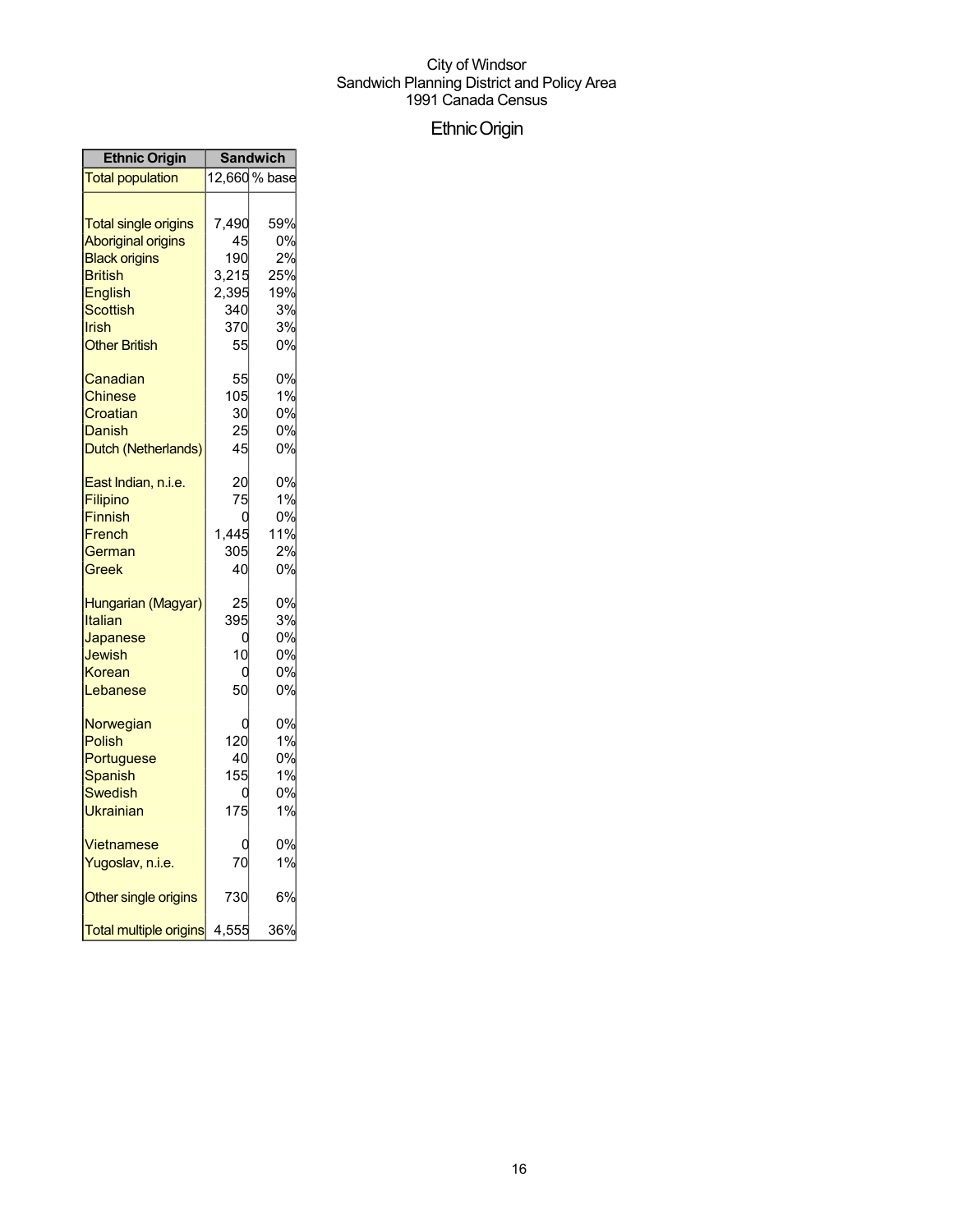## Citizenship and Immigration

| Citizenship and Immigration              | <b>Sandwich</b> |               |
|------------------------------------------|-----------------|---------------|
| <b>Total population</b>                  |                 | 12,660 % base |
|                                          |                 |               |
| Canadian citizens                        | 11,110          | 88%           |
| <b>Citizens other than Canadian</b>      | 950             | 8%            |
|                                          |                 |               |
| Immigration:<br>Non-immigrant population | 9,660           | 76%           |
| Born in province of residence            | 8,775           | 69%           |
|                                          |                 |               |
| Immigrant population                     | 2,150           | 17%           |
| <b>United States of America</b>          | 230             | 2%            |
| <b>Central and South America</b>         | 335             | 3%            |
| Caribbean and Bermuda                    | 10              | 0%            |
| <b>United Kingdom</b>                    | 460             | 4%            |
| <b>Other Europe</b>                      | 735             | 6%            |
| Africa                                   | 20              | 0%            |
| India                                    |                 | 0%            |
| <b>Other Asia</b>                        | 355             | 3%            |
| Oceania & Other                          |                 | 0%            |
| Non-permanent residents                  | 235             | 2%            |
| <b>Total immigrant population</b>        |                 | 2,125 % base  |
| Period of immigration:                   |                 |               |
| Before 1961                              | 775             | 36%           |
| 1961-1970                                | 270             | 13%           |
| 1971-1980                                | 255             | 12%           |
| 1981-1991                                | 795             | 37%           |
| 1981-1987                                | 465             | 22%           |
| 1988-1991                                | 330             | 16%           |
| Age at immigration:                      |                 |               |
| $0 - 4$ years                            | 200             | 9%            |
| 5 - 19 years                             | 740             | 35%           |
| 20 years and over                        | 1,200           | 56%           |
|                                          |                 |               |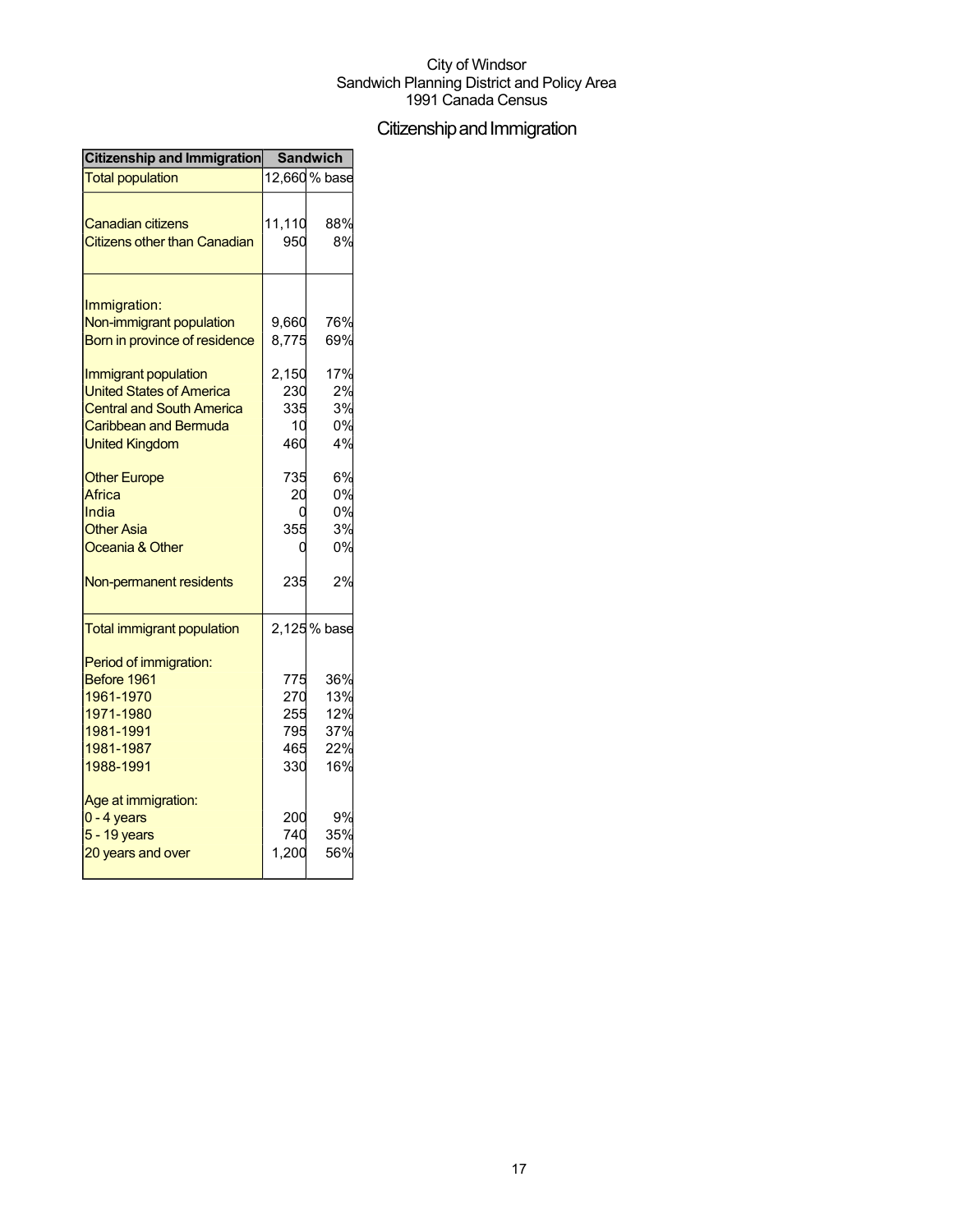## Mobility

| <b>Mobility</b>                           | <b>Sandwich</b> |              |
|-------------------------------------------|-----------------|--------------|
| One-year mobility status:                 |                 |              |
| Population 1 year and over                |                 | 11,775% base |
| Non-movers                                | 9,310           | 79%          |
| <b>Movers</b>                             | 2,465           | 21%          |
| <b>Intraprovincial movers</b>             | 2,290           | 19%          |
| <b>Interprovincial migrants</b>           | 50              | 0%           |
| <b>External migrants</b>                  | 125             | 1%           |
|                                           |                 |              |
| Five-year mobility status:                |                 |              |
| Population 5 years and over 11,085 % base |                 |              |
| Non-movers                                | 5,965           | 54%          |
| <b>Movers</b>                             | 5,125           | 46%          |
| Non-migrants                              | 3,630           | 33%          |
| <b>Migrants</b>                           | 1,485           | 13%          |
| <b>Internal migrants</b>                  | 870             | 8%           |
| Intraprovincial migrants                  | 710             | 6%           |
| Interprovincial migrants                  | 135             | 1%           |
| <b>External migrants</b>                  | 620             | 6%           |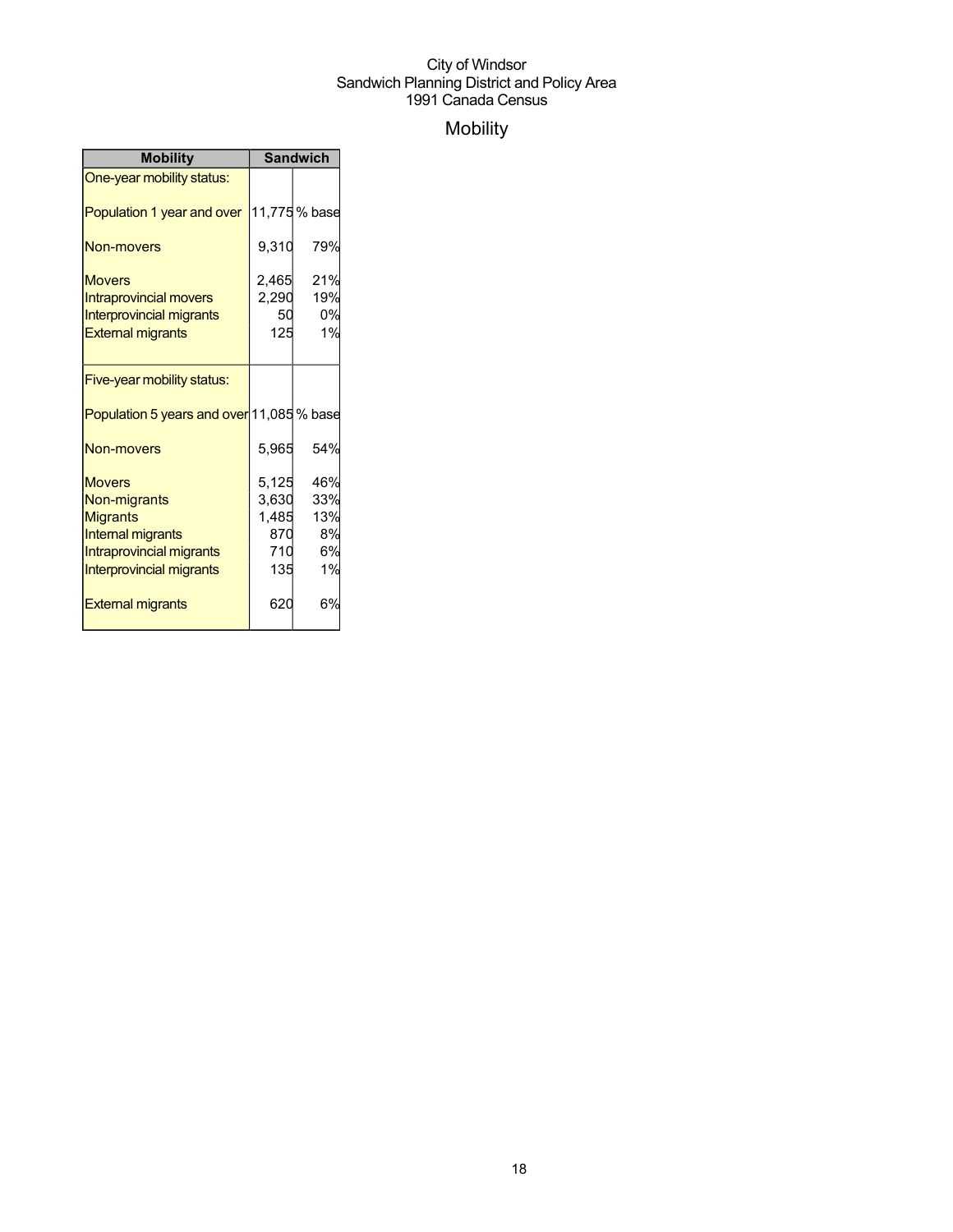## School attendance and Education level

| <b>School attendance and Education level</b>          |       | <b>Sandwich</b> |
|-------------------------------------------------------|-------|-----------------|
| Population 15 to 24 years                             |       | 1,905 % base    |
| By school attendance:                                 |       |                 |
| Not attending school                                  | 670   | 35%             |
| Attending school full time                            | 1,085 | 57%             |
| Attending school part time                            | 100   | 5%              |
| Population over 15 years                              |       | 9,645% base     |
| By highest level of schooling:                        |       |                 |
| Less than grade 9                                     | 1,330 | 14%             |
| Grades 9 to 13                                        | 4,510 | 47%             |
| No secondary certificate                              | 3,030 | 31%             |
| With secondary certificate                            | 1,480 | 15%             |
| Trades certificate or diploma                         | 215   | 2%              |
| Other non-university                                  | 1,710 | 18%             |
| <b>Without certificate</b>                            | 490   | 5%              |
| With certificate                                      | 1,220 | 13%             |
| University - without degree                           | 1,020 | 11%             |
| <b>Without certificate</b>                            | 720   | 7%              |
| <b>With certificate</b>                               | 290   | 3%              |
| University - with degree                              | 780   | 8%              |
| Total with postsecondary qualifications               |       | 2,530 % base    |
| Educational, recreational and counselling services    | 260   | 10%             |
| <b>Fine and applied arts</b>                          | 130   | 5%              |
| <b>Humanities and related</b>                         | 120   | 5%              |
| Social sciences and related                           | 335   | 13%             |
| Commerce, management and business administration      | 430   | 17%             |
| Agricultural and biological sciences and technologies | 40    | 2%              |
| Engineering & applied sciences                        | 95    | 4%              |
| Engineering & applied science technologies and trades | 625   | 25%             |
| Health professions, sciences and technologies         | 295   | 12%             |
| Mathematics and physical sciences                     | 20    | 1%              |
| None and all other                                    | 10    | 0%              |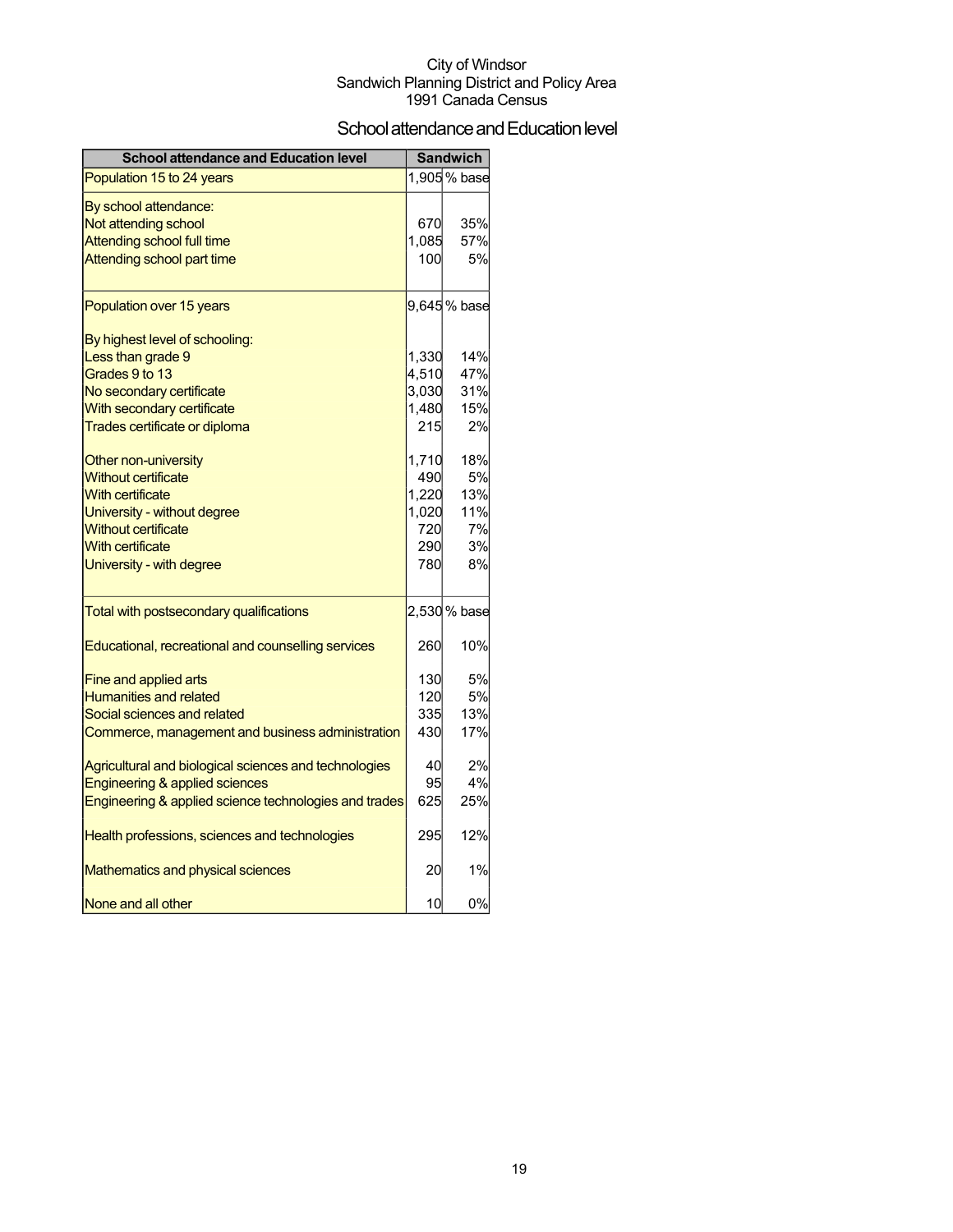## Post-secondary Education by sex

| <b>Post-secondary Education by sex</b>                |     | <b>Sandwich</b> |
|-------------------------------------------------------|-----|-----------------|
| Males with postsecondary qualifications               |     | 1,245% base     |
|                                                       |     |                 |
| Educational, recreational and counselling services    | 65  | 5%              |
| Fine and applied arts                                 | 25  | 2%              |
| <b>Humanities and related</b>                         | 55  | 4%              |
| Social sciences and related                           | 170 | 14%             |
| Commerce, management and business administration      | 135 | 11%             |
| Agricultural and biological sciences and technologies | 30  | 2%              |
| Engineering & applied sciences                        | 80  | 6%              |
| Engineering & applied science technologies and trades | 605 | 49%             |
| Health professions, sciences and technologies         | 25  | 2%              |
| Mathematics and physical sciences                     | 10  | 1%              |
| None and all other                                    | O   | 0%              |
| Females with postsecondary qualifications             |     | 1,285% base     |
| Educational, recreational and counselling services    | 195 | 15%             |
| Fine and applied arts                                 | 105 | 8%              |
| <b>Humanities and related</b>                         | 65  | 5%              |
| Social sciences and related                           | 165 | 13%             |
| Commerce, management and business administration      | 295 | 23%             |
| Agricultural and biological sciences and technologies | 10  | 1%              |
| Engineering & applied sciences                        | 15  | 1%              |
| Engineering & applied science technologies and trades | 20  | 2%              |
| Health professions, sciences and technologies         | 270 | 21%             |
| Mathematics and physical sciences                     | 10  | 1%              |
| None and all other                                    | 10  | 1%              |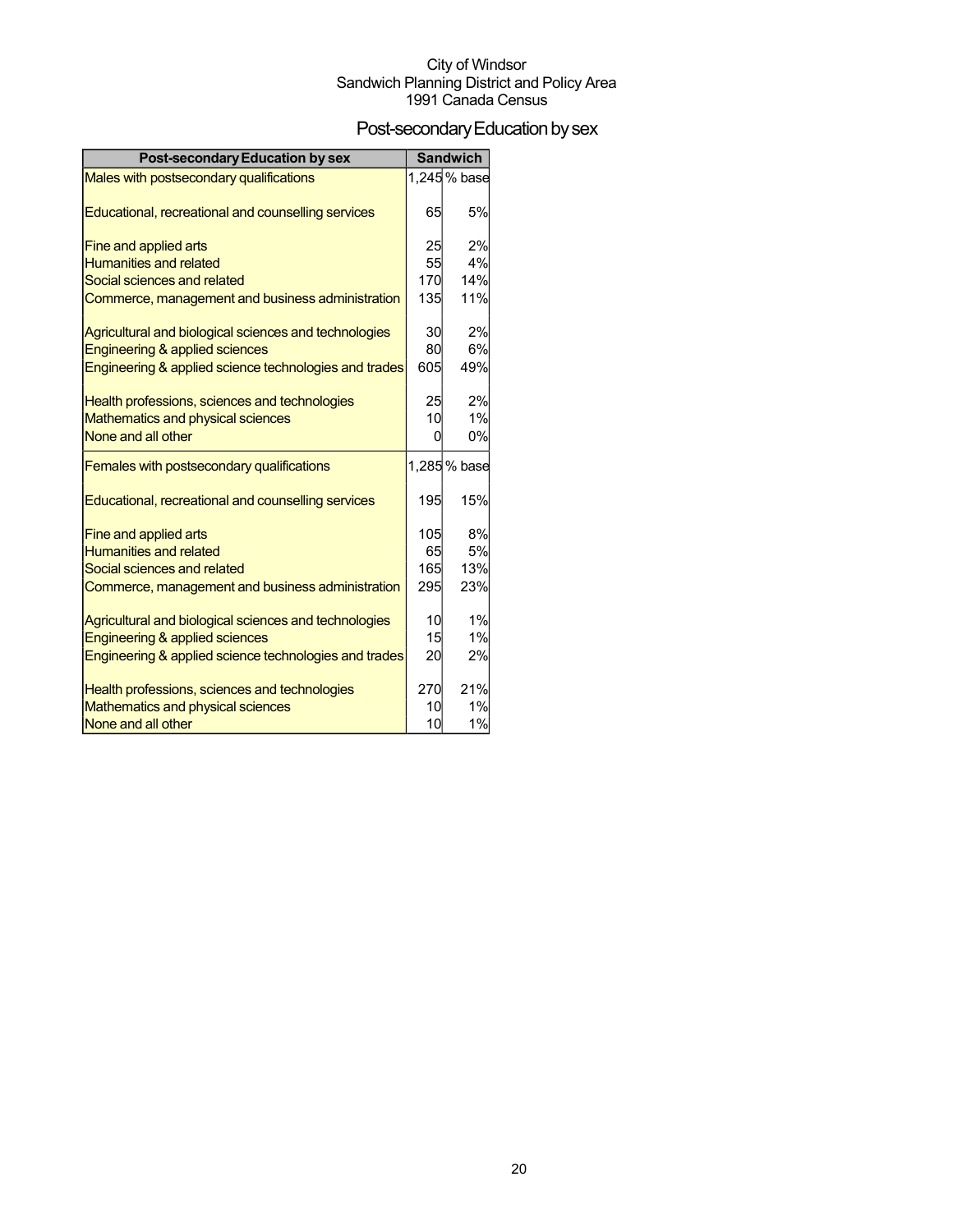## Labour Force

| <b>Labour Force</b>                  | <b>Sandwich</b> |              |  |
|--------------------------------------|-----------------|--------------|--|
| Total 15 years and over 9,640 % base |                 |              |  |
| In labour force                      | 5,615           | 58%          |  |
| Employed                             | 4,895           | 51%          |  |
| <b>Unemployed</b>                    | 735             | 8%           |  |
| Not in the labour force              | 4,035           | 42%          |  |
| Unemployment rate                    | 13%             |              |  |
| <b>Participation rate</b>            | 58%             |              |  |
| Total 15-24 years                    |                 | 1,905 % base |  |
| In labour force                      | 1,160           | 61%          |  |
| Employed                             | 955             | 50%          |  |
| <b>Unemployed</b>                    | 225             | 12%          |  |
| Not in the labour force              | 735             | 39%          |  |
| Unemployment rate                    | 19%             |              |  |
| <b>Participation rate</b>            | 61%             |              |  |
| Total 25 years and over 7,730 % base |                 |              |  |
| In labour force                      | 4,445           | 58%          |  |
| Employed                             | 3,935           | 51%          |  |
| <b>Unemployed</b>                    | 510             | 7%           |  |
| Not in the labour force              | 3,285           | 42%          |  |
| Unemployment rate                    | 11%             |              |  |
| <b>Participation rate</b>            | 58%             |              |  |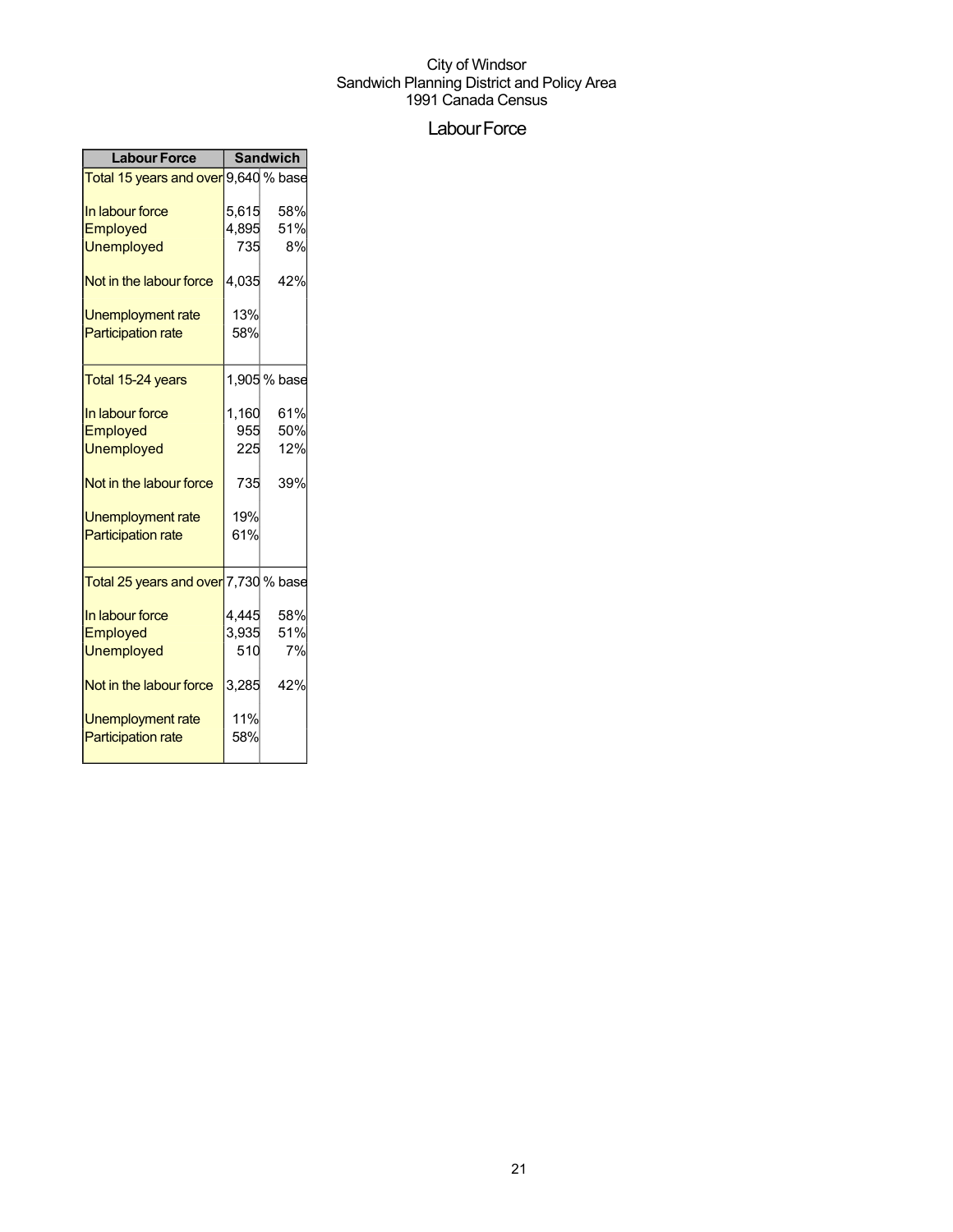## Labour Force - Males

| <b>Labour Force - Males</b>          | <b>Sandwich</b> |            |
|--------------------------------------|-----------------|------------|
| Males 15 years and over 4,525 % base |                 |            |
| In labour force                      | 3,110           | 69%        |
| <b>Employed</b>                      | 2,700           | 60%        |
| Unemployed                           | 435             | 10%        |
| Not in the labour force              | 1,405           | 31%        |
| Unemployment rate                    | 14%             |            |
| <b>Participation rate</b>            | 69%             |            |
| Males 15-24 years                    |                 | 935 % base |
| In labour force                      | 625             | 67%        |
| Employed                             | 485             | 52%        |
| <b>Unemployed</b>                    | 135             | 14%        |
| Not in the labour force              | 310             | 33%        |
| Unemployment rate                    | 22%             |            |
| <b>Participation rate</b>            | 67%             |            |
| Males 25 years and over 3,585 % base |                 |            |
| In labour force                      | 2,490           | 69%        |
| <b>Employed</b>                      | 2,210           | 62%        |
| <b>Unemployed</b>                    | 290             | 8%         |
| Not in the labour force              | 1,095           | 31%        |
| Unemployment rate                    | 12%             |            |
| <b>Participation rate</b>            | 69%             |            |
|                                      |                 |            |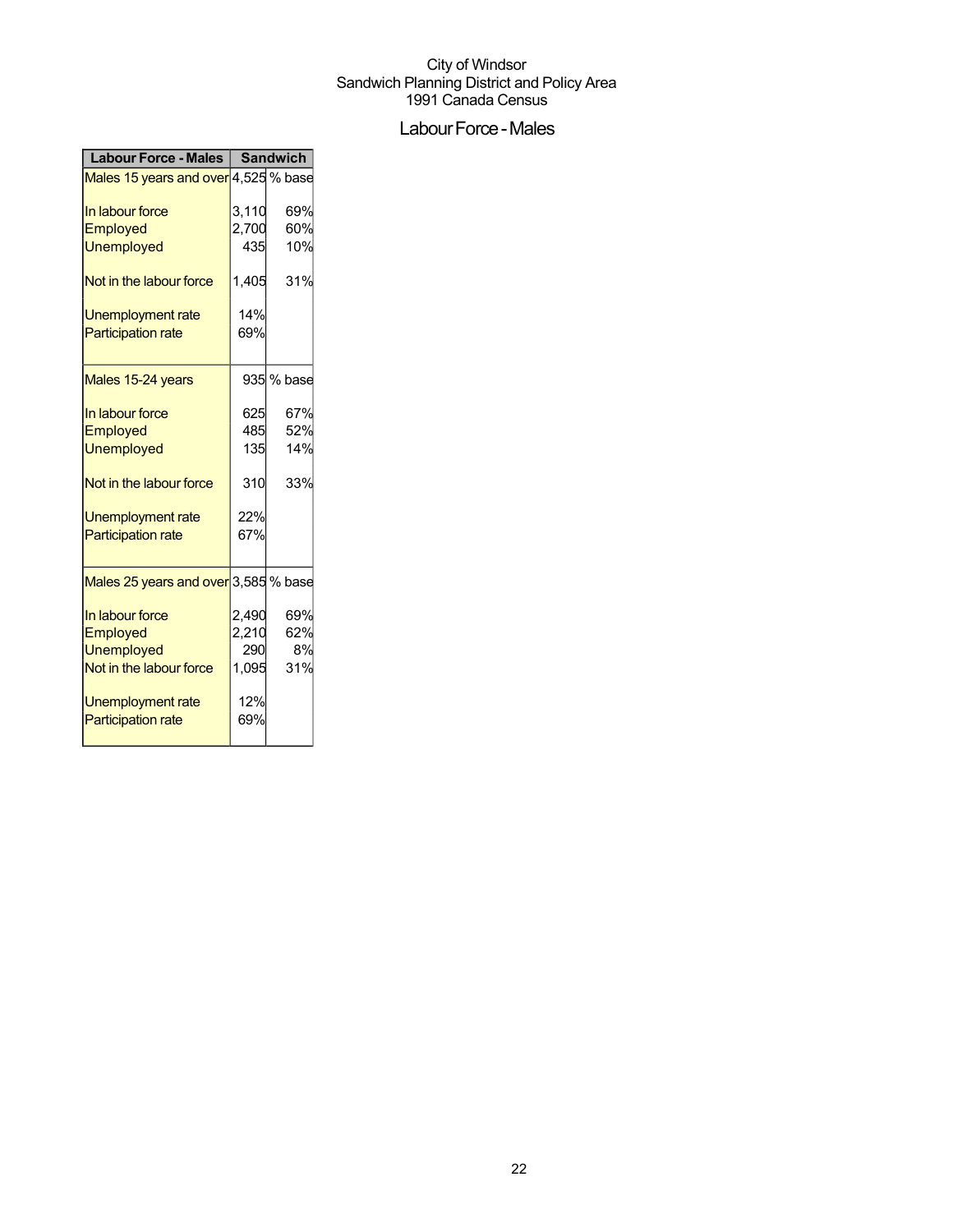## Labour Force - Females

| <b>Labour Force - Females</b>          | <b>Sandwich</b> |            |
|----------------------------------------|-----------------|------------|
| Females 15 years and over 5,140 % base |                 |            |
| In labour force                        | 2,505           | 49%        |
| Employed                               | 2,190           | 43%        |
| <b>Unemployed</b>                      | 310             | 6%         |
|                                        |                 |            |
| Not in the labour force                | 2,630           | 51%        |
| Unemployment rate                      | 12%             |            |
| <b>Participation rate</b>              | 49%             |            |
|                                        |                 |            |
| Females 15-24 years                    |                 | 975 % base |
| In labour force                        | 540             | 55%        |
| Employed                               | 455             | 47%        |
| <b>Unemployed</b>                      | 75              | 8%         |
| Not in the labour force                | 415             | 43%        |
| <b>Unemployment rate</b>               | 14%             |            |
| <b>Participation rate</b>              | 55%             |            |
|                                        |                 |            |
| Females 25 years and over 4,170 % base |                 |            |
| In labour force                        | 1,955           | 47%        |
| Employed                               | 1,745           | 42%        |
| <b>Unemployed</b>                      | 215             | 5%         |
| Not in the labour force                | 2,190           | 53%        |
| <b>Unemployment rate</b>               | 11%             |            |
| <b>Participation rate</b>              | 47%             |            |
|                                        |                 |            |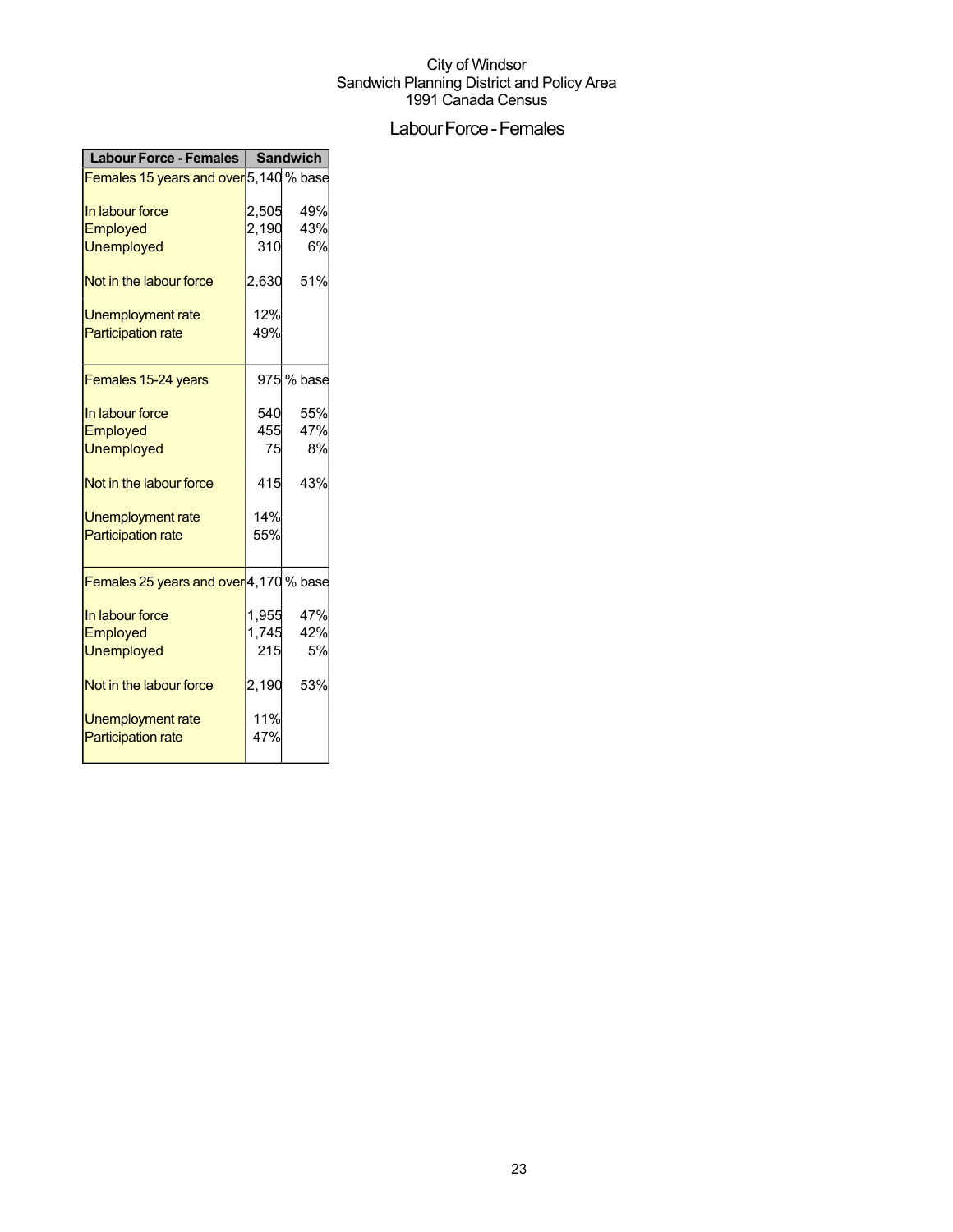## Labour Force - Females with Children

| <b>Labour Force - Females with Children</b>                    |       | <b>Sandwich</b> |
|----------------------------------------------------------------|-------|-----------------|
| Females, 15 years and older, no children at home               |       | 3,105% base     |
| In the labour force                                            | 1,465 | 47%             |
| Employed                                                       | 1,305 | 42%             |
| <b>Unemployed</b>                                              | 175   | 6%              |
| Not in the labour force                                        | 1,630 | 52%             |
| Unemployment rate                                              | 12%   |                 |
| <b>Participation rate</b>                                      | 47%   |                 |
| Females 15 years and older with children at home               |       | 1,945% base     |
| In the labour force                                            | 995   | 51%             |
| Employed                                                       | 870   | 45%             |
| <b>Unemployed</b>                                              | 140   | 7%              |
| Not in the labour force                                        | 945   | 49%             |
| Unemployment rate                                              | 14%   |                 |
| <b>Participation rate</b>                                      | 51%   |                 |
| Females with children under 6 years only                       |       | 415 % base      |
| In the labour force                                            | 210   | 51%             |
| Employed                                                       | 165   | 40%             |
| <b>Unemployed</b>                                              | 40    | 10%             |
| Not in the labour force                                        | 240   | 58%             |
| Unemployment rate                                              | 19%   |                 |
| <b>Participation rate</b>                                      | 51%   |                 |
| Females with children under 6 and children six years and older |       | 240 % base      |
| In the labour force                                            | 130   | 54%             |
| Employed                                                       | 70    | 29%             |
| <b>Unemployed</b>                                              | 30    | 13%             |
| Not in the labour force                                        | 150   | 63%             |
| Unemployment rate                                              | 23%   |                 |
| <b>Participation rate</b>                                      | 54%   |                 |
| Females with children over 6 years only                        |       | 1,295 % base    |
| In the labour force                                            | 720   | 56%             |
| Employed                                                       | 640   | 49%             |
| <b>Unemployed</b>                                              | 75    | 6%              |
| Not in the labour force                                        | 550   | 42%             |
| <b>Unemployment rate</b>                                       | 10%   |                 |
| <b>Participation rate</b>                                      | 56%   |                 |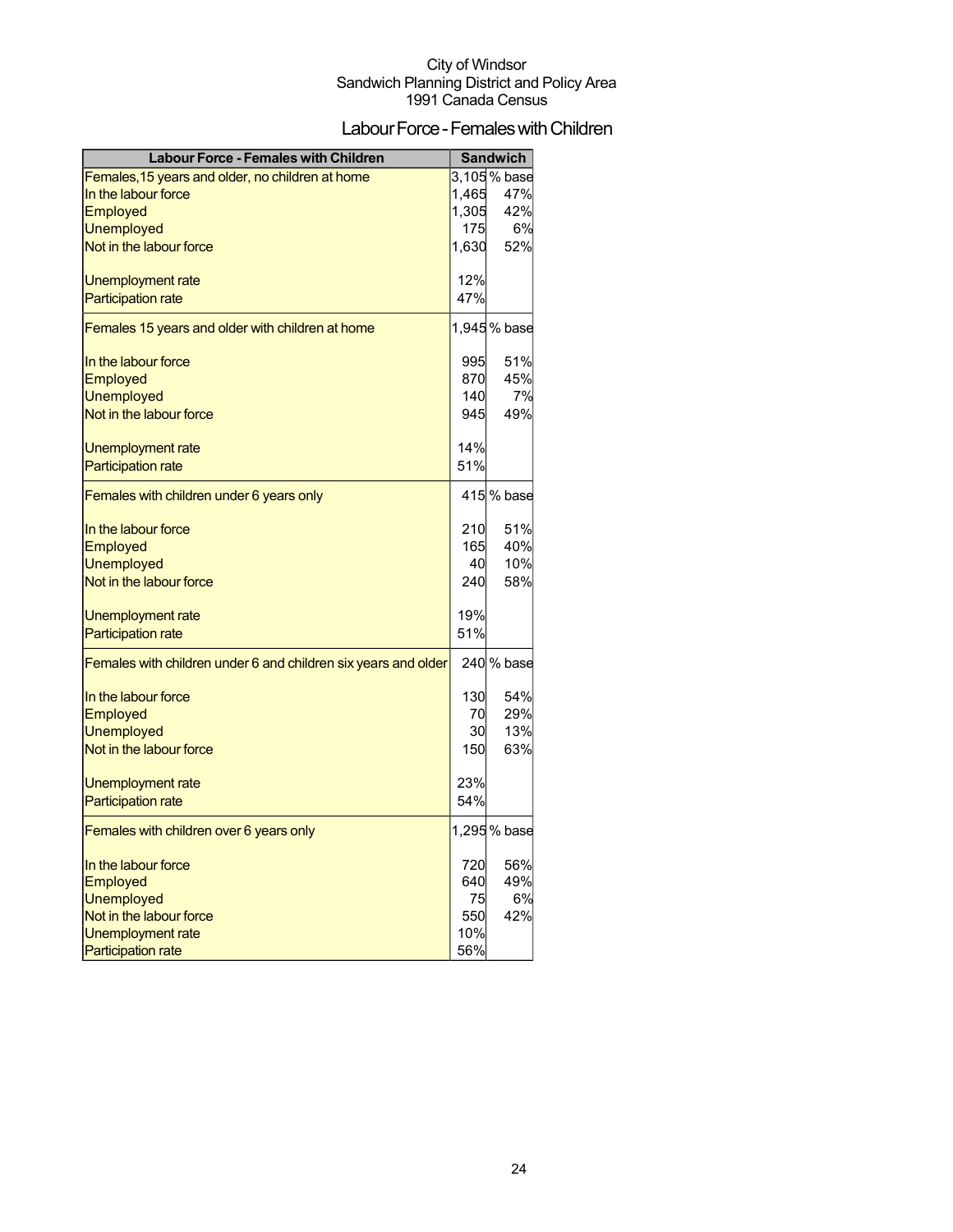## Fertility

| <b>Fertility</b>                                                          |                | <b>Sandwich</b> |
|---------------------------------------------------------------------------|----------------|-----------------|
| Ever-married women 15 years and older, by children ever born 3,720 % base |                |                 |
|                                                                           |                |                 |
| No child                                                                  | 660            | 18%             |
| 1 child                                                                   | 440            | 12%             |
| 2 children                                                                | 1,055          | 28%             |
| 3 children                                                                | 630            | 17%             |
| 4 or more children                                                        | 920            | 25%             |
| Children ever-born per 1000                                               | $2,50^{\circ}$ |                 |
| Ever-married women 15-44 years                                            | 1,715          |                 |
| Children ever-born per 1000                                               | 1,595          |                 |
| Single women 15 years and over                                            | 1,415          |                 |
| Children ever-born per 1000                                               | 364            |                 |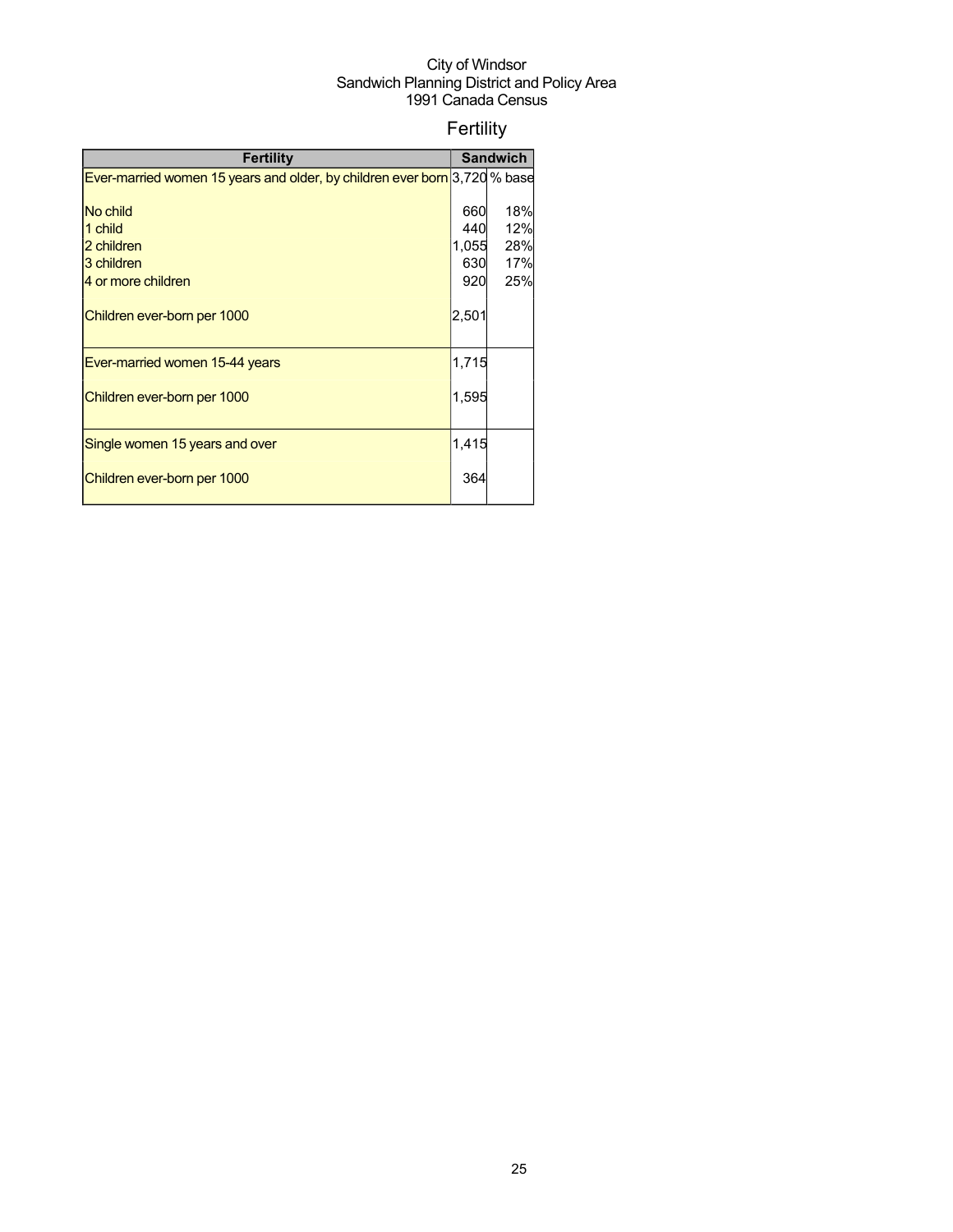## Industry

| <b>Industry</b>                                    | <b>Sandwich</b> |     |
|----------------------------------------------------|-----------------|-----|
| Total labour force 15 years and older 5,615 % base |                 |     |
| <b>Total for all industries</b>                    | 5,485           | 98% |
| <b>Agriculture and related</b>                     | 20              | 0%  |
| <b>Fishing and trapping</b>                        |                 | 0%  |
| Logging and forestry                               |                 | 0%  |
| Mining, quarrying & oil wells                      | 20              | 0%  |
| Manufacturing                                      | 1,325           | 24% |
| Construction                                       | 215             | 4%  |
| <b>Transportation and storage</b>                  | 200             | 4%  |
| <b>Communication and utilities</b>                 | 135             | 2%  |
| <b>Wholesale trade</b>                             | 195             | 3%  |
| <b>Retail trade</b>                                | 630             | 11% |
| <b>Finance and insurance</b>                       | 105             | 2%  |
| Real estate and insurance agents                   | 30              | 1%  |
| <b>Business service</b>                            | 245             | 4%  |
| Government service                                 | 280             | 5%  |
| <b>Educational service</b>                         | 450             | 8%  |
| <b>Health and social service</b>                   | 610             | 11% |
| Accommodation & food service                       | 500             | 9%  |
| Other service industries                           | 410             | 7%  |
|                                                    |                 |     |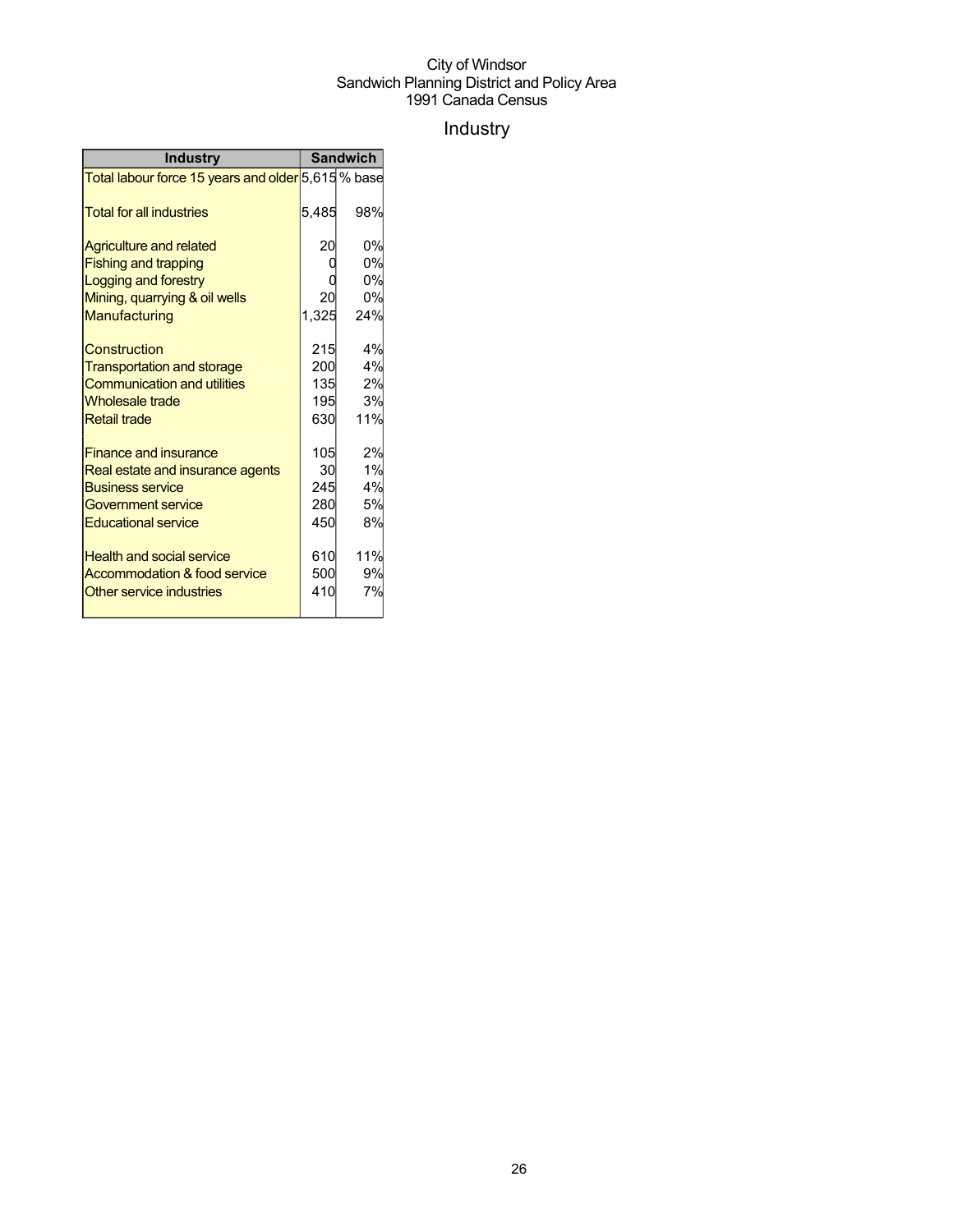## **Occupation**

| <b>Occupation</b>                             |     | <b>Sandwich</b> |
|-----------------------------------------------|-----|-----------------|
| <b>Total for all occupations</b>              |     | 5,470 % base    |
|                                               |     |                 |
| <b>Managerial and administrative</b>          | 385 | 7%              |
| Natural sciences, engineering and mathematics | 155 | 3%              |
| Social sciences & related                     | 130 | 2%              |
| Religion                                      |     | 0%              |
| <b>Teaching and related</b>                   | 235 | 4%              |
| <b>Medicine and health</b>                    | 280 | 5%              |
| Art, literary, recreational                   | 60  | 1%              |
| <b>Clerical and related</b>                   | 980 | 18%             |
| <b>Sales</b>                                  | 340 | 6%              |
| Service                                       | 925 | 17%             |
| Farming, horticultural and animal husbandry   | 30  | 1%              |
| Fishing, trapping and related                 |     | 0%              |
| <b>Forestry and logging</b>                   | 10  | 0%              |
| Mining, quarrying, oil & gas                  |     | 0%              |
| Processing                                    | 150 | 3%              |
| <b>Machining and related</b>                  | 285 | 5%              |
| Product fabricating, assembly and repairing   | 440 | 8%              |
| <b>Construction trades</b>                    | 175 | 3%              |
| <b>Transport equipment operating</b>          | 285 | 5%              |
| Material handling & related                   | 65  | 1%              |
| Other crafts, equipment operating             | 65  | 1%              |
| Occupations not elsewhere classified          | 385 | 7%              |
|                                               |     |                 |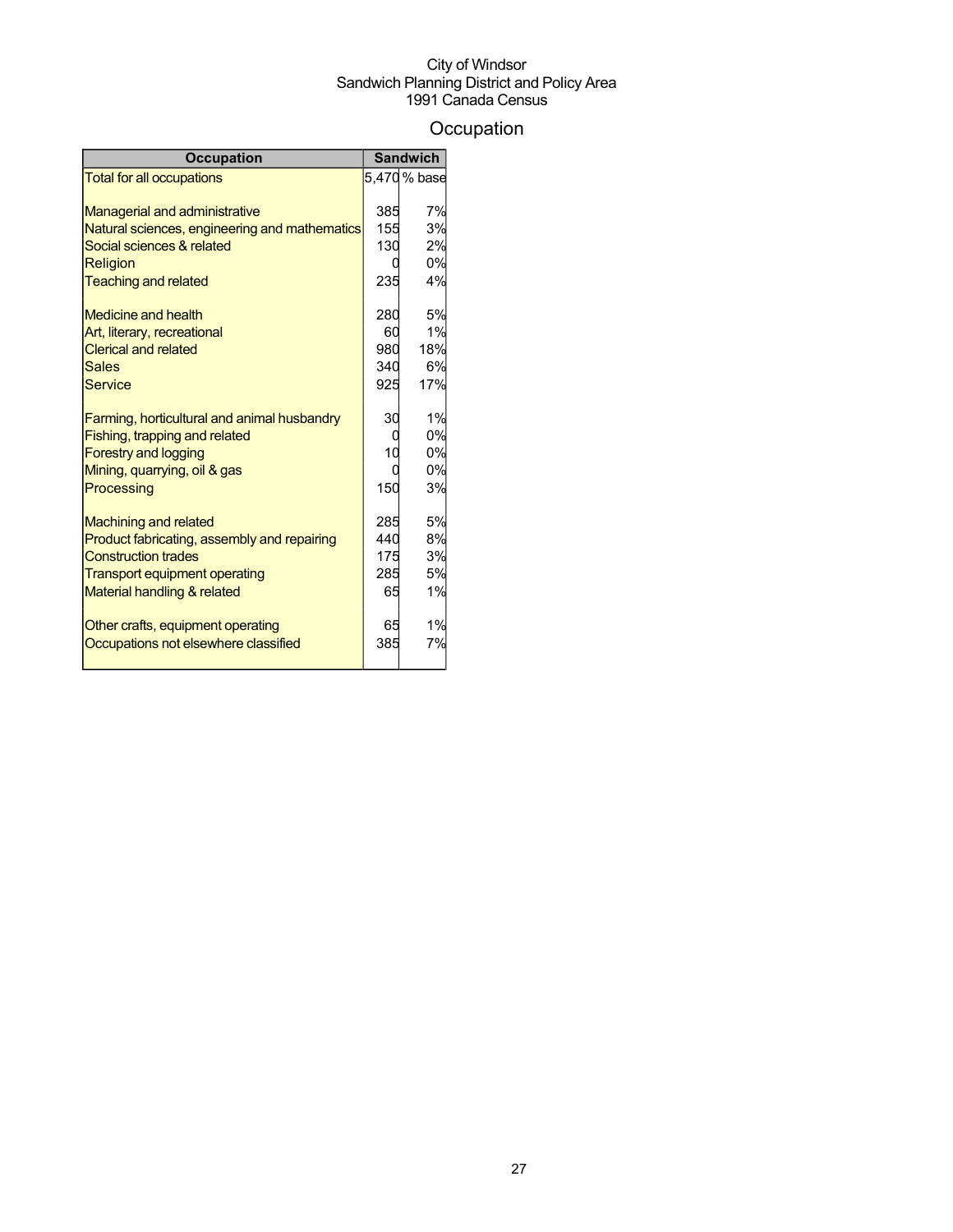## Occupation-Males

| <b>Occupation - Males</b>                     |     | <b>Sandwich</b> |
|-----------------------------------------------|-----|-----------------|
| Males, all occupations                        |     | 3,020 % base    |
|                                               |     |                 |
| Managerial, administrative                    | 185 | 6%              |
| Natural sciences, engineering and mathematics | 135 | 4%              |
| Social sciences & related                     | 45  | 1%              |
| Religion                                      |     | 0%              |
| <b>Teaching and related</b>                   | 135 | 4%              |
| <b>Medicine and health</b>                    | 30  | 1%              |
| Art, literary, recreational                   | 30  | 1%              |
| <b>Clerical and related</b>                   | 295 | 10%             |
| <b>Sales</b>                                  | 170 | 6%              |
| <b>Service</b>                                | 445 | 15%             |
| Farming, horticultural and animal husbandry   | 20  | 1%              |
| Fishing, trapping and related                 | C   | 0%              |
| <b>Forestry and logging</b>                   | 10  | 0%              |
| Mining, quarrying, oil & gas                  |     | 0%              |
| Processing                                    | 105 | 3%              |
| <b>Machining and related</b>                  | 245 | 8%              |
| Product fabricating, assembly and repairing   | 355 | 12%             |
| <b>Construction trades</b>                    | 155 | 5%              |
| <b>Transport equipment operating</b>          | 245 | 8%              |
| Material handling & related                   | 55  | 2%              |
| Other crafts, equipment operating             | 65  | 2%              |
| Occupations not elsewhere classified          | 265 | 9%              |
|                                               |     |                 |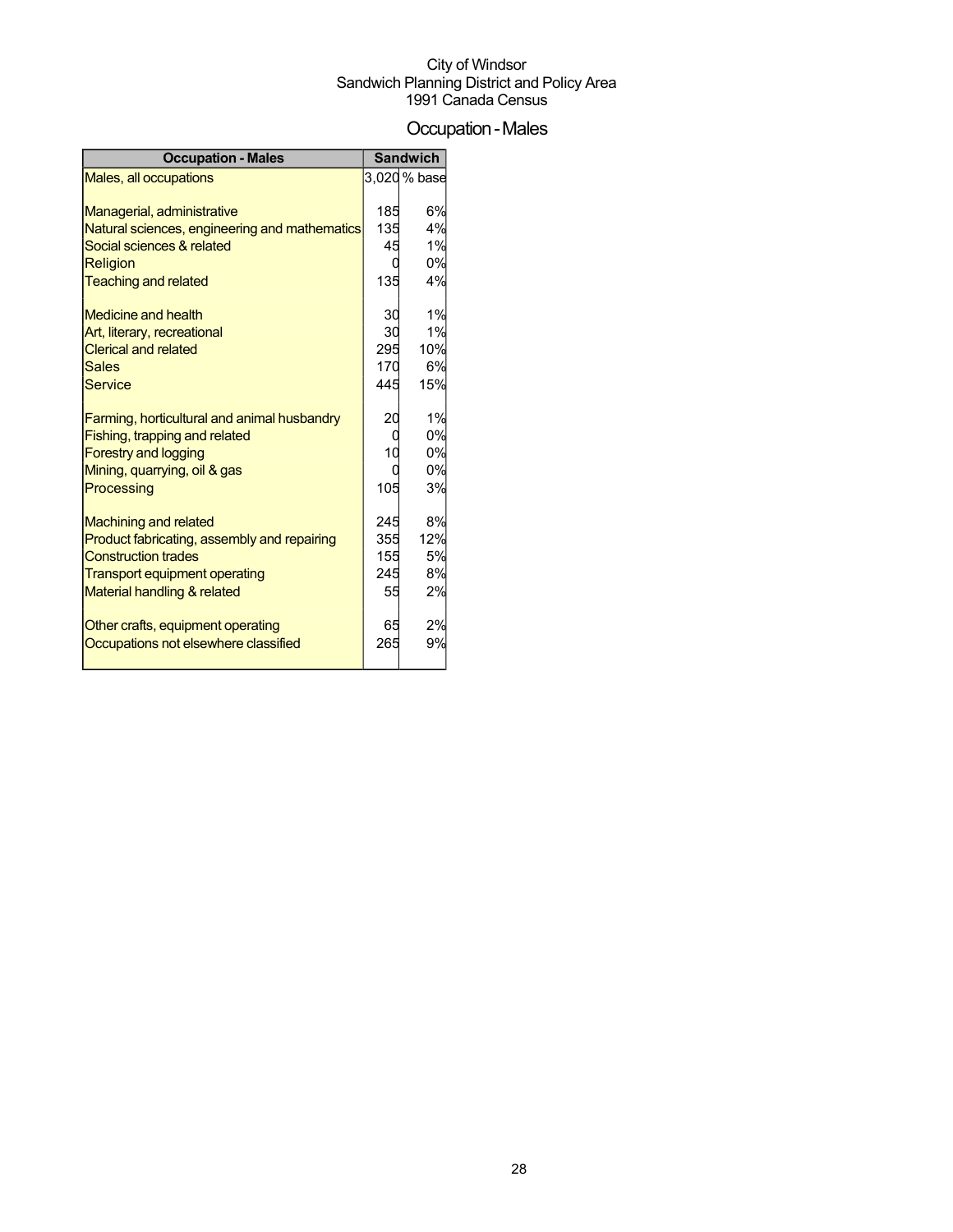### Occupation-Females

| <b>Occupation - Females</b>                   |     | <b>Sandwich</b> |
|-----------------------------------------------|-----|-----------------|
| Females, all occupations                      |     | 2,450 % base    |
|                                               |     |                 |
| Managerial, administrative                    | 200 | 8%              |
| Natural sciences, engineering and mathematics | 20  | 1%              |
| Social sciences & related                     | 85  | 3%              |
| <b>Religion</b>                               |     | 0%              |
| <b>Teaching and related</b>                   | 100 | 4%              |
| Medicine and health                           | 250 | 10%             |
| Art, literary, recreational                   | 30  | 1%              |
| <b>Clerical and related</b>                   | 685 | 28%             |
| <b>Sales</b>                                  | 170 | 7%              |
| Service                                       | 480 | 20%             |
| Farming, horticultural and animal husbandry   | 10  | 0%              |
| Fishing, trapping and related                 |     | 0%              |
| <b>Forestry and logging</b>                   |     | 0%              |
| Mining, quarrying, oil & gas                  |     | 0%              |
| Processing                                    | 45  | 2%              |
| <b>Machining and related</b>                  | 40  | 2%              |
| Product fabricating, assembly and repairing   | 85  | 3%              |
| <b>Construction trades</b>                    | 20  | 1%              |
| <b>Transport equipment operating</b>          | 40  | 2%              |
| Material handling & related                   | 10  | 0%              |
| Other crafts, equipment operating             |     | 0%              |
| Occupations not elsewhere classified          | 120 | 5%              |
|                                               |     |                 |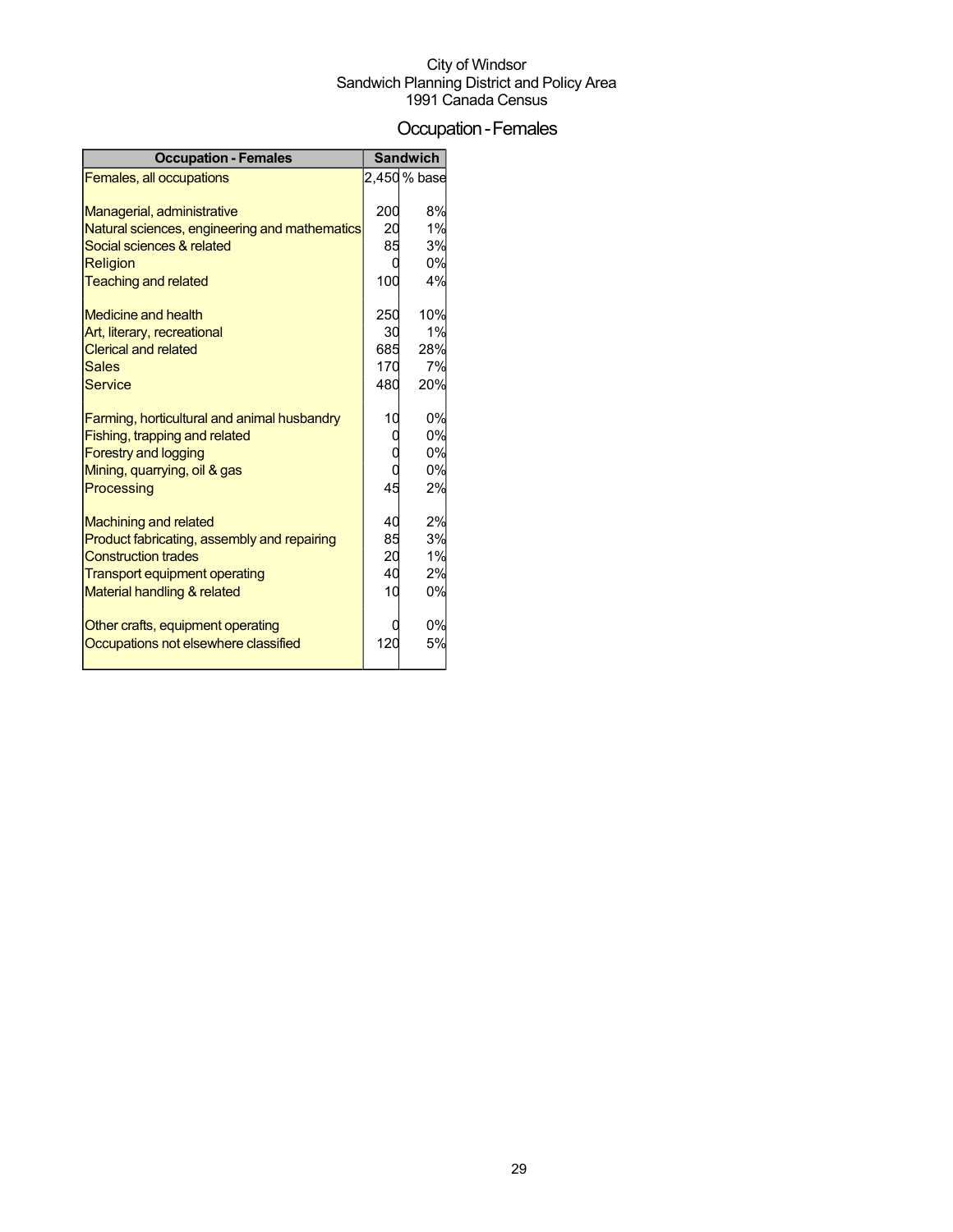## ClassofWorker

| <b>Class of Worker</b>               | <b>Sandwich</b> |              |  |
|--------------------------------------|-----------------|--------------|--|
| <b>Total - All classes of worker</b> |                 | 5,455 % base |  |
| <b>Paid workers</b>                  | 5,320           | 98%          |  |
| <b>Employees</b>                     | 5,265           | 97%          |  |
| Self-employed (incorporated)         | 20              | 0%           |  |
| Self-employed (unincorporated)       | 145             | 3%           |  |
| <b>Unpaid family workers</b>         |                 | 0%           |  |
| Males - All classes of worker        |                 | 3,010 % base |  |
| <b>Paid workers</b>                  | 2,930           | 97%          |  |
| <b>Employees</b>                     | 2,890           | 96%          |  |
| Self-employed (incorporated)         | 20              | 1%           |  |
| Self-employed (unincorporated)       | 110             | 4%           |  |
| <b>Unpaid family workers</b>         |                 | 0%           |  |
| <b>Females - All classes</b>         |                 | 2,445 % base |  |
| <b>Paid workers</b>                  | 2,390           | 98%          |  |
| <b>Employees</b>                     | 2,375           | 97%          |  |
| Self-employed (incorporated)         |                 | 0%           |  |
| Self-employed (unincorporated)       | 35              | 1%           |  |
| <b>Unpaid family workers</b>         |                 | 0%           |  |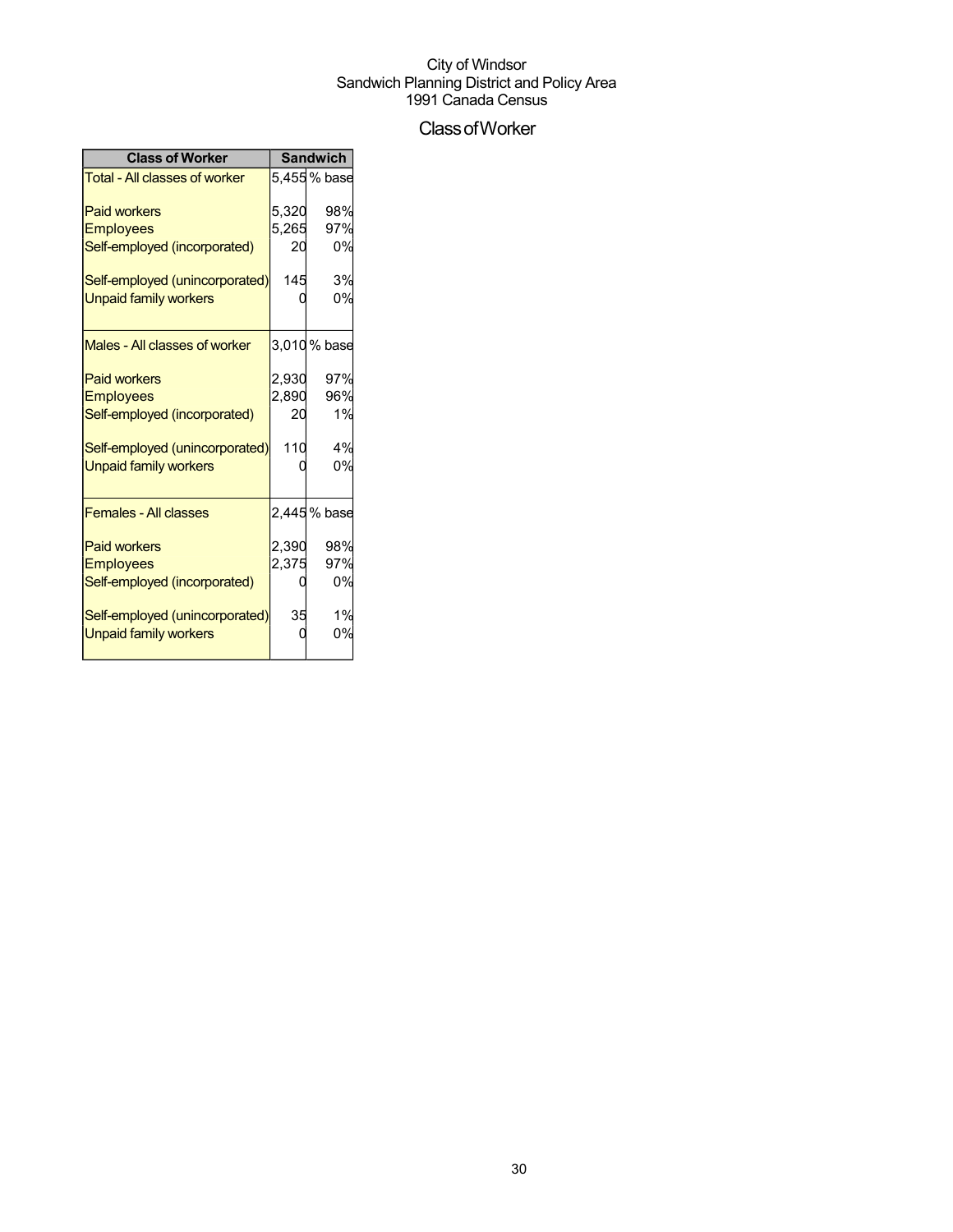## Place of Work

| <b>Place of Work</b>                                                |                  | <b>Sandwich</b> |
|---------------------------------------------------------------------|------------------|-----------------|
| <b>Total in labour force</b>                                        |                  | 4,885% base     |
| Usual place of work:                                                | 4,615            | 94%             |
| In Census Sub-division of residence 4,220                           |                  | 86%             |
| In different Census Sub-division<br>In Census Division of residence | 400<br>240       | 8%<br>5%        |
| At home<br><b>Outside Canada</b><br>No usual place of work          | 150<br>105<br>30 | 3%<br>2%<br>1%  |
| Males in labour force                                               |                  | 2,690 % base    |
| Usual place of work:                                                | 2,590            | 96%             |
| In Census Sub-division of residence 2,300                           |                  | 86%             |
| In different Census Sub-division<br>In Census Division of residence | 270<br>195       | 10%<br>7%       |
| At home<br><b>Outside Canada</b><br>No usual place of work          | 55<br>35<br>30   | 2%<br>1%<br>1%  |
| <b>Females in labour force</b>                                      |                  | 2,195% base     |
| Usual place of work:                                                | 2,025            | 92%             |
| In Census Sub-division of residence 1,920                           |                  | 87%             |
| In different Census Sub-division<br>In Census Division of residence | 130<br>45        | 6%<br>2%        |
| At home<br><b>Outside Canada</b><br>No usual place of work          | 95<br>70         | 4%<br>3%<br>0%  |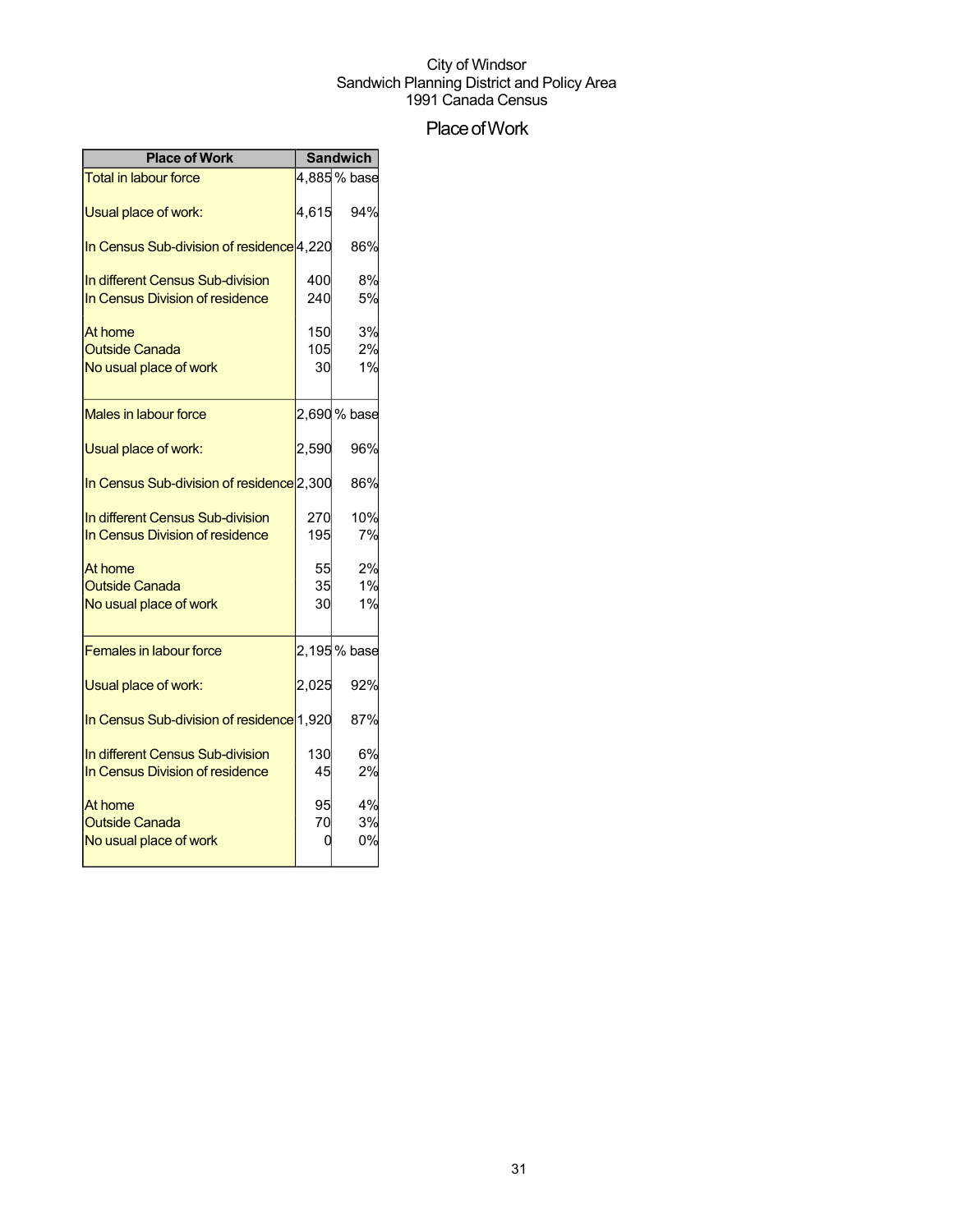## Families in Labour Force

| <b>Families in Labour Force</b>                                                                                                                                                    | <b>Sandwich</b>              |                                        |  |
|------------------------------------------------------------------------------------------------------------------------------------------------------------------------------------|------------------------------|----------------------------------------|--|
| Census families in private<br>households                                                                                                                                           |                              | 3,185% base                            |  |
| Married & common-law families 2,400<br>No member in labour force<br>Some members in labour force 1.890<br>One member only<br>Two or more members<br><b>Couples in labour force</b> | 500<br>610<br>1,295<br>1,135 | 75%<br>16%<br>59%<br>19%<br>41%<br>36% |  |
| Lone-parent families<br>No member in labour force<br>Some members in labour force<br><b>Parent in labour force</b>                                                                 | 815<br>360<br>440<br>345     | 26%<br>11%<br>14%<br>11%               |  |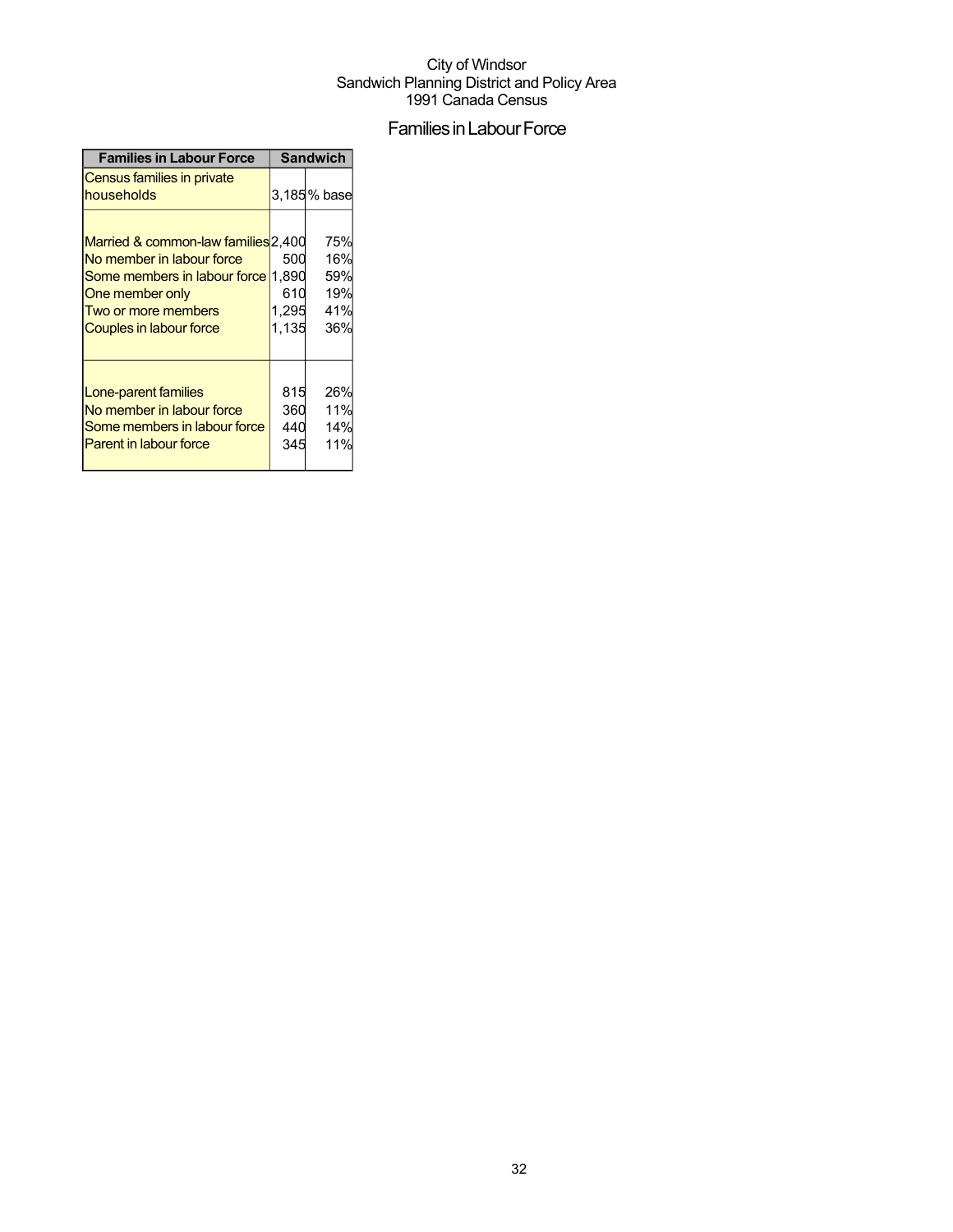## Income - full and part-time employment

| Income - full and part-time employment Sandwich |             |
|-------------------------------------------------|-------------|
| <b>Males and females</b>                        |             |
| Worked full year, full time                     | 1,665       |
| Average employment income                       | \$32,666    |
| Aggregate income (000)                          | \$54,389    |
| Worked part year or part time                   | 1,660       |
| Average employment income                       | \$11,789    |
| Aggregate income (000)                          | \$19,569    |
| <b>Males</b>                                    |             |
| Worked full year, full time                     | 1,315       |
| Average employment income                       | \$34,373    |
| Aggregate income (000)                          | \$45,200    |
| Worked part year or part time                   | 780         |
| Average employment income                       | \$14,765    |
| Aggregate income (000)                          | \$11,517    |
| <b>Females</b>                                  |             |
| Worked full year, full time                     | 350         |
| Average employment income                       | \$26,254    |
| Aggregate income (000)                          | \$9,189     |
| Worked part year or part time                   | 880         |
| Average employment income                       | \$9,150     |
| Aggregate income (000)                          | \$8,052,000 |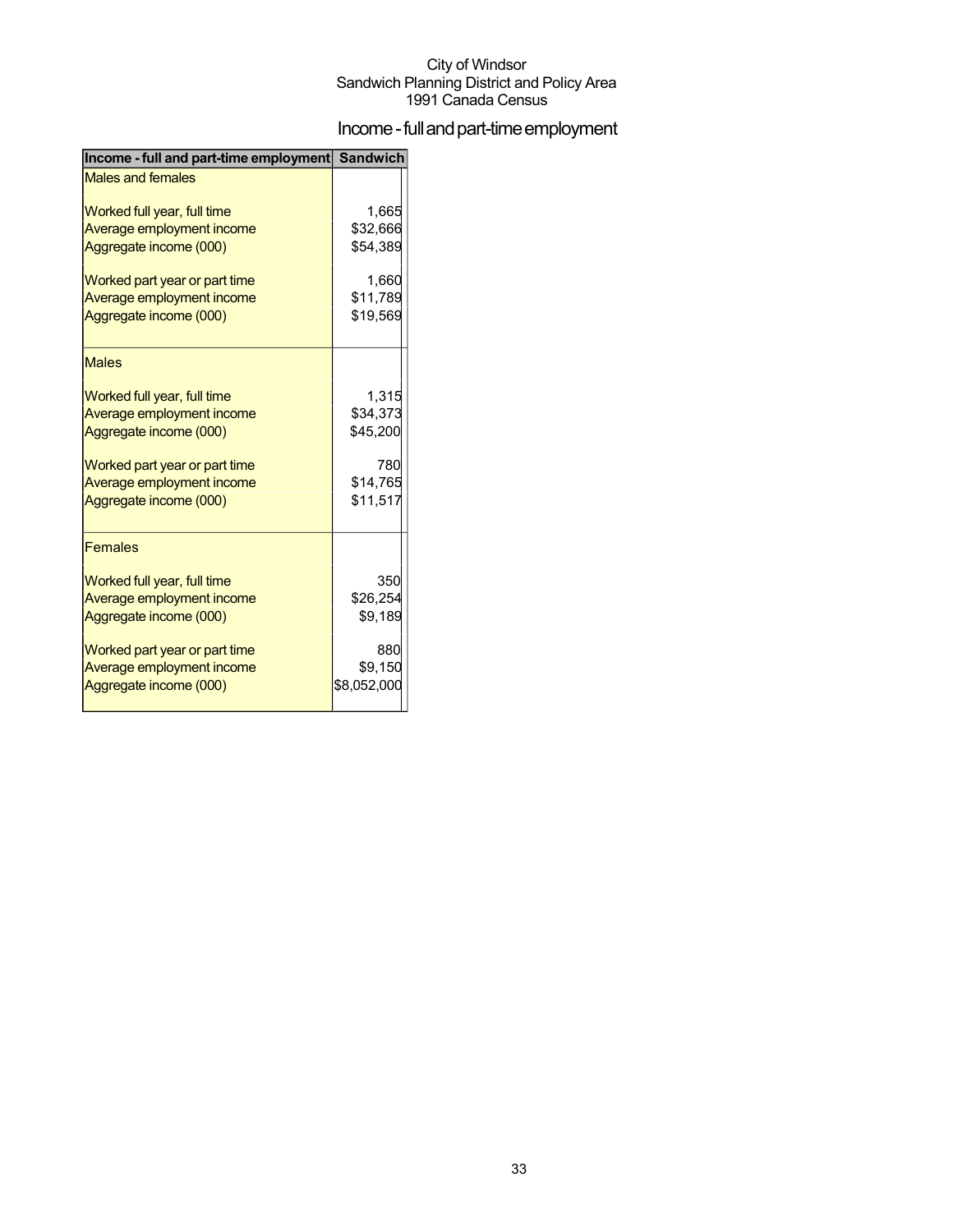## Income - Individual Source of Income

| Income - Individual<br><b>Source of Income</b> | <b>Sandwich</b> |                            |
|------------------------------------------------|-----------------|----------------------------|
| Total 15 years and over with income            |                 | 8,510% base                |
| <b>Under \$7,500</b><br>\$7,500 - \$14,999     |                 | 1,97023.10%<br>2,11024.80% |
| \$15,000 - \$29,999                            |                 | 2,50529.40%                |
| \$30,000 and over                              |                 | 1,87022.00%                |
| Average income                                 | \$18,966        |                            |
| Aggregate income (000)                         | \$161,401       |                            |
| <b>Median income</b>                           | \$16,776        |                            |
| Males 15 years and over with income            |                 | 4,200 % base               |
| <b>Under \$7,500</b>                           |                 | 71517.00%                  |
| \$7,500 - \$14,999                             |                 | 800 19.00%                 |
| \$15,000 - \$29,999                            |                 | 1,30031.00%                |
| \$30,000 and over                              |                 | 1,35532.30%                |
| Average income                                 | \$22,970        |                            |
| Aggregate income (000)                         | \$96,472        |                            |
| <b>Median income</b>                           | \$20,757        |                            |
| Females 15 years and over with income          |                 | 4,310% base                |
| <b>Under \$7,500</b>                           |                 | 1,25529.10%                |
| \$7,500 - \$14,999                             |                 | 1,31030.40%                |
| \$15,000 - \$29,999                            |                 | 1,20528.00%                |
| \$30,000 and over                              |                 | 51511.90%                  |
| Average income                                 | \$15,065        |                            |
| Aggregate income (000)                         | \$64,929        |                            |
| <b>Median income</b>                           | \$12,897        |                            |
| Source of total income:                        |                 |                            |
| <b>Employment income</b>                       | 70%             |                            |
| Government transfer payments                   | 19%             |                            |
| <b>Other income</b>                            | 10%             |                            |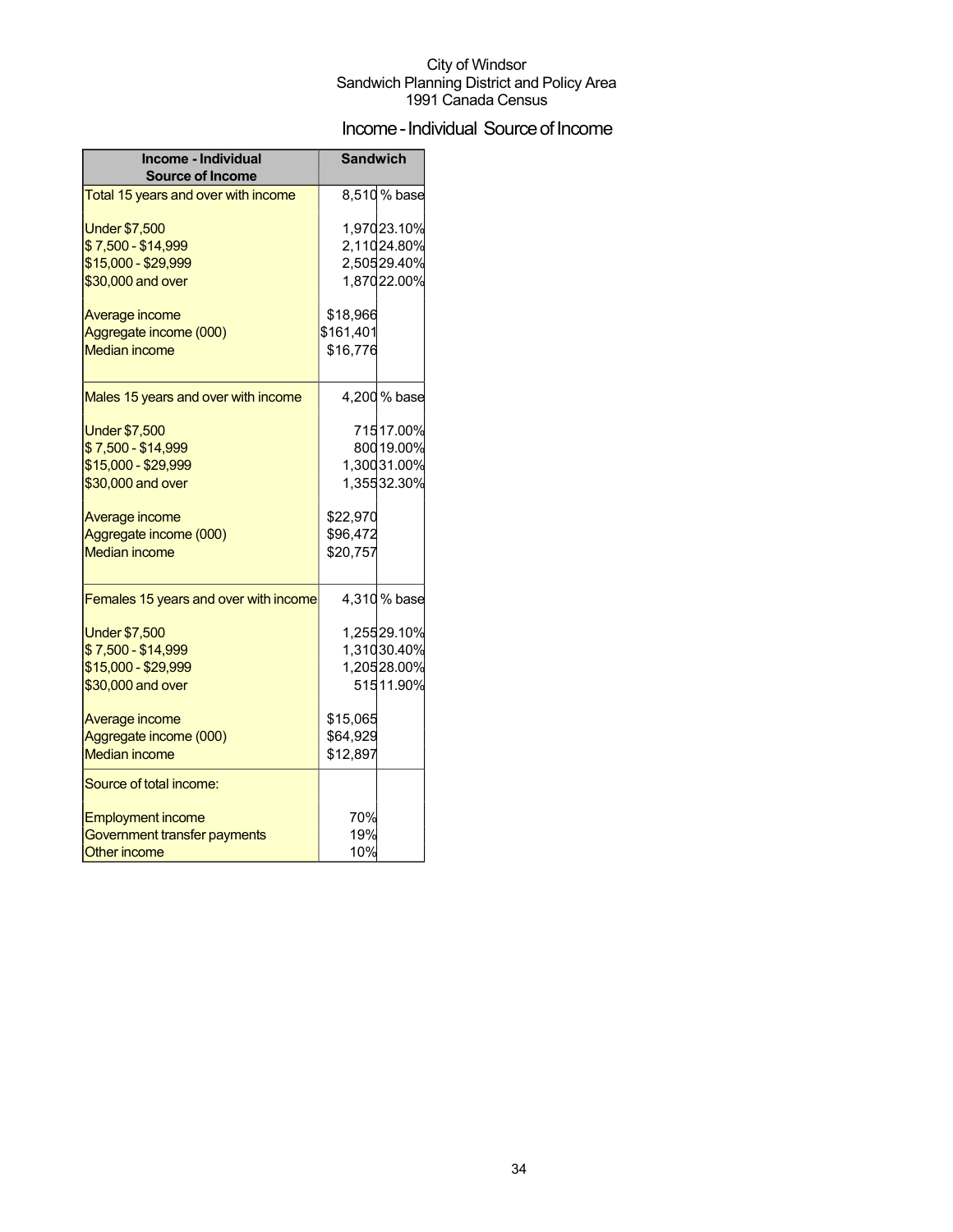## Income - Family and Household

| <b>Income - Family and Household</b> | <b>Sandwich</b> |              |  |
|--------------------------------------|-----------------|--------------|--|
| <b>Total census families</b>         |                 | 3,210% base  |  |
| <b>Family Income:</b>                |                 |              |  |
| <b>Under \$20,000</b>                | 893             | 28%          |  |
| \$20,000 - \$34,999                  | 718             | 22%          |  |
| \$35,000 - \$49,999                  | 678             | 21%          |  |
| \$50,000 and over                    | 881             | 27%          |  |
| Average income                       | \$37,521        |              |  |
| Aggregate income (000)               | \$119,880       |              |  |
| <b>Median income</b>                 | \$33,499        |              |  |
| Total households                     |                 | 5,070 % base |  |
| <b>Household Income:</b>             |                 |              |  |
| <b>Under \$20,000</b>                | 1,919           | 38%          |  |
| \$20,000 - \$34,999                  | 1,182           | 23%          |  |
| \$35,000 - \$49,999                  | 901             | 18%          |  |
| \$50,000 and over                    | 1,048           | 21%          |  |
| Average income                       | \$31,790        |              |  |
| Aggregate income (000)               | \$161,492       |              |  |
| <b>Median income</b>                 | \$27,003        |              |  |
| Incidence of low income:             |                 |              |  |
| <b>Total economic families</b>       | 3,280           |              |  |
| <b>Families with low income</b>      | 815             |              |  |
| Incidence of low income              | 25%             |              |  |
| <b>Total unattached individuals</b>  | 1,770           |              |  |
| Individuals with low income          | 855             |              |  |
| Incidence of low income              | 48%             |              |  |
| Persons in private households        | 11,830          |              |  |
| Persons in low income families       | 3,575           |              |  |
| Incidence of low income              | 30%             |              |  |